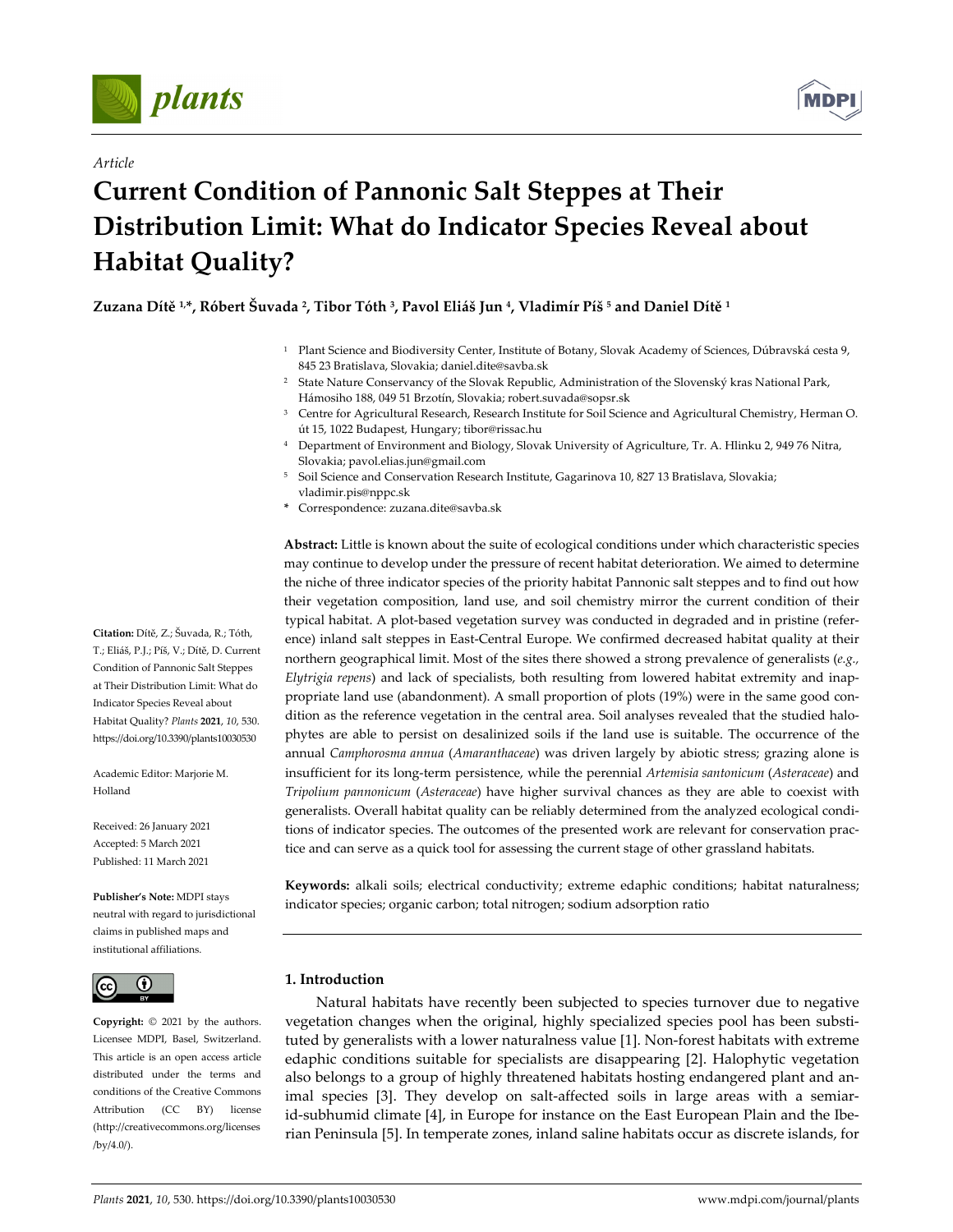example, in the North German Plain [6], while their main center of distribution is the Pannonian Basin [7].

Whether inland saline habitats have natural origins or owe their existence to the salt industry [8] or secondary salinization [9], their flora has a high representation of special‐ ists (halophytes). They are well‐adapted to such permanent abiotic stresses as soil salinity and an unstable water regime [10] and are excellent indicators of soil salinity [11–13]. Low species richness and high vegetation variability of saline habitats is governed by the salt content and moisture of the soil [14] which are key factors determining wetland and steppic saline habitats. The wetland type which prevails in temperate Europe includes salt springs, salt marshes, and shallow salt lake beds, which according to the European Red List of habitats [15] are classified as E6.3 Temperate inland salt marsh. The second, recognized as E6.2 Continental inland salt steppe, are alkali habitats of the class *Festu‐ co‐Puccinellietea* [16] where Pannonic salt steppes and salt marshes belong. Playing an important role in nature conservation policy, they are included as a priority habitat in Annex 1 of the Habitats Directive [17]. The habitat code within the Natura 2000 network is 1530. They occur exclusively in the Pannonian Basin in East‐Central Europe [7].

Pannonic salt steppes all over their natural area are threatened [18]. In their central distribution (Hungary), in spite of the past water regulations and improper land use they were evaluated as of high naturalness [19]. On the edge of their area their conservation status was not evaluated. Habitat preferences of several representatives of Pannonic salt steppes have been published in local studies which focused on single species (e.g., *Cam‐ phorosma annua* in Janjatovič et al. [20] and *Puccinellia distans* agg. in Dajić Stevanović et al. [21]), usually in their typical (optimal) living conditions. The ecological range limit of these halophytes has not been evaluated, therefore we aimed to fill this gap. To do this, we applied a coenological approach, which along with the abiotic conditions (soil chemistry) defines a species matrix in which the target plant is able to grow beyond its optimal environment, in marginal ecological conditions. Studies with this approach are lacking, as vegetation surveys describe only typical species composition under optimal coeno-ecological conditions [22–25], not taking into account the recent, often severe vegetation changes. Determining the niche of target species provides better knowledge on the long-term survival chance of threatened halophytes. For this purpose, we selected three flagship species of Pannonic salt steppes: *Artemisia santonicum* subsp. *patens* K. M. Perss (*Asteraceae*)*, Camphorosa annua* Pall. (*Amaranthaceae*), and *Tripolium pannonicum* (Jacq.) Dobrocz. subsp*. pannonicum* (*Asteraceae*). They are potentially used as model species in conservation ecology to define their range limit from the aspect of vegetation composition, land use, and soil properties in a changing/degrading environment. We had the following aims:

(i) to analyze the ecological range limits of indicator plants of Pannonic salt steppes on their border of distribution,

(ii) to compare the current condition, threatening factors, and conservation measures of their target habitat with reference sites in their central distribution.

These specific aims outline the general idea of our study which is to find out what the ecological circumstances of indicator species reveal about the current condition of its typical habitat.

## **2. Materials and Methods**

## *2.1. Study Area*

The study area is situated in the Pannonian Basin, in a biogeographically discrete unit, the Pannonian bioregion [26], where three core areas of salt steppes were selected (Figure 1).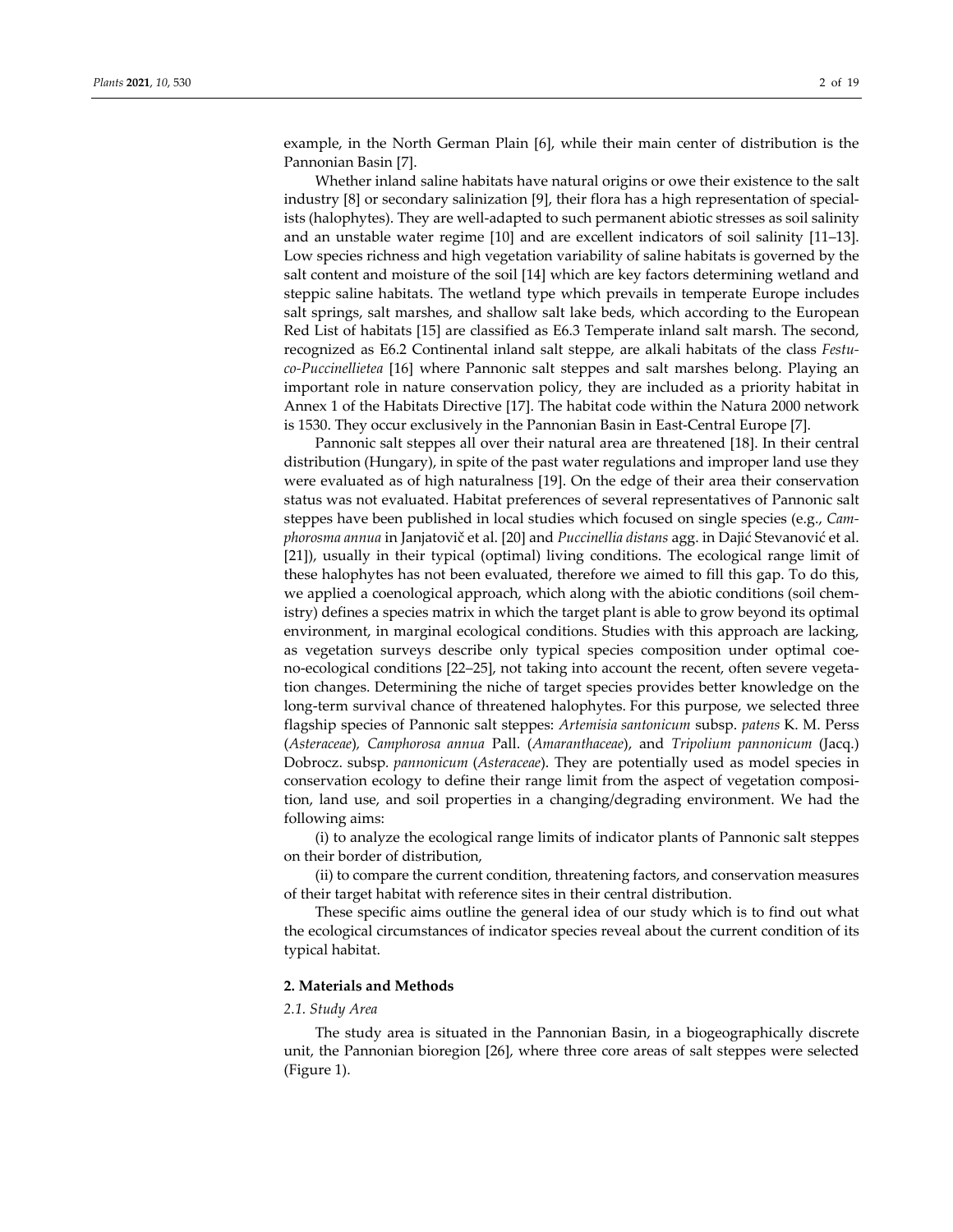

**Figure 1.** Map of the study area (Pannonian Basin) with three core areas of target habitat (Pannonic salt steppes): A—Podunajská nížina lowland—vegetation plots in several stages of habitat degradation, B—Hortobágy, and C—Kiskunság—vegetation plots (reference) in preserved salt steppes. Vegetation plots have three different symbols, one for each indicator species of Pannonic salt steppes: Blue diamond—*Camphorosa annua*, yellow square—*Artemisia santoni‐ cum* subsp. *patens*, and red circle—*Tripolium pannonicum* subsp*. pannonicum.*

A. Podunajská nížina lowland—located in southwestern Slovakia, it is the northern enclave of Pannonic inland salt steppes with typical stands of the alliances *Puccinellion limosae* and *Festucion pseudovinae* [27], however, with the largest habitat loss and vegeta‐ tion degradation. In the 1960s, the total area was estimated to be 8300 ha; recently, only 500 ha was reported [28]. The groundwater level is 1–5 m http://apl.geology.sk/gibges/accessed (accessed on 1 March 2021), and it has decreased throughout the area due to former water regulations resulting also in alteration of rare Solonchak soils to the Solonetz type. Land reclamations and abandonment beginning in the Communist era resulted in fragmentation of the habitat 1530 [29]. Only scattered lo‐ cations remained in the prevailing agricultural landscape, and each has been declared as a protected area. Moderate grazing (cattle, grey cattle, and sheep) was re‐established in most locations just recently.

B. Hortobágy—located in eastern Hungary as part of the Great Hungarian Plain. Meadow Solonetz soils are developed over loess with a salt accumulation zone in deeper soil layers [30]. Groundwater is rich in sodium bicarbonate (NaHCO3), whereas the groundwater table is relatively high (usually 0.5–2.5 m). The prevailing vegetation types are alkali steppes of *Festucion pseudovinae* which have dominated the area since the late Pleistocene. Although river regulations in the second half of the 19th century decreased regular flooding and drainage works during the 20th century dried out the marshy de‐ pressions [7], the area is now a national park harboring diverse sodic steppes with high degree of continuality. They are known as one of the best-preserved grassland habitats in Europe thanks to traditional cattle and sheep grazing.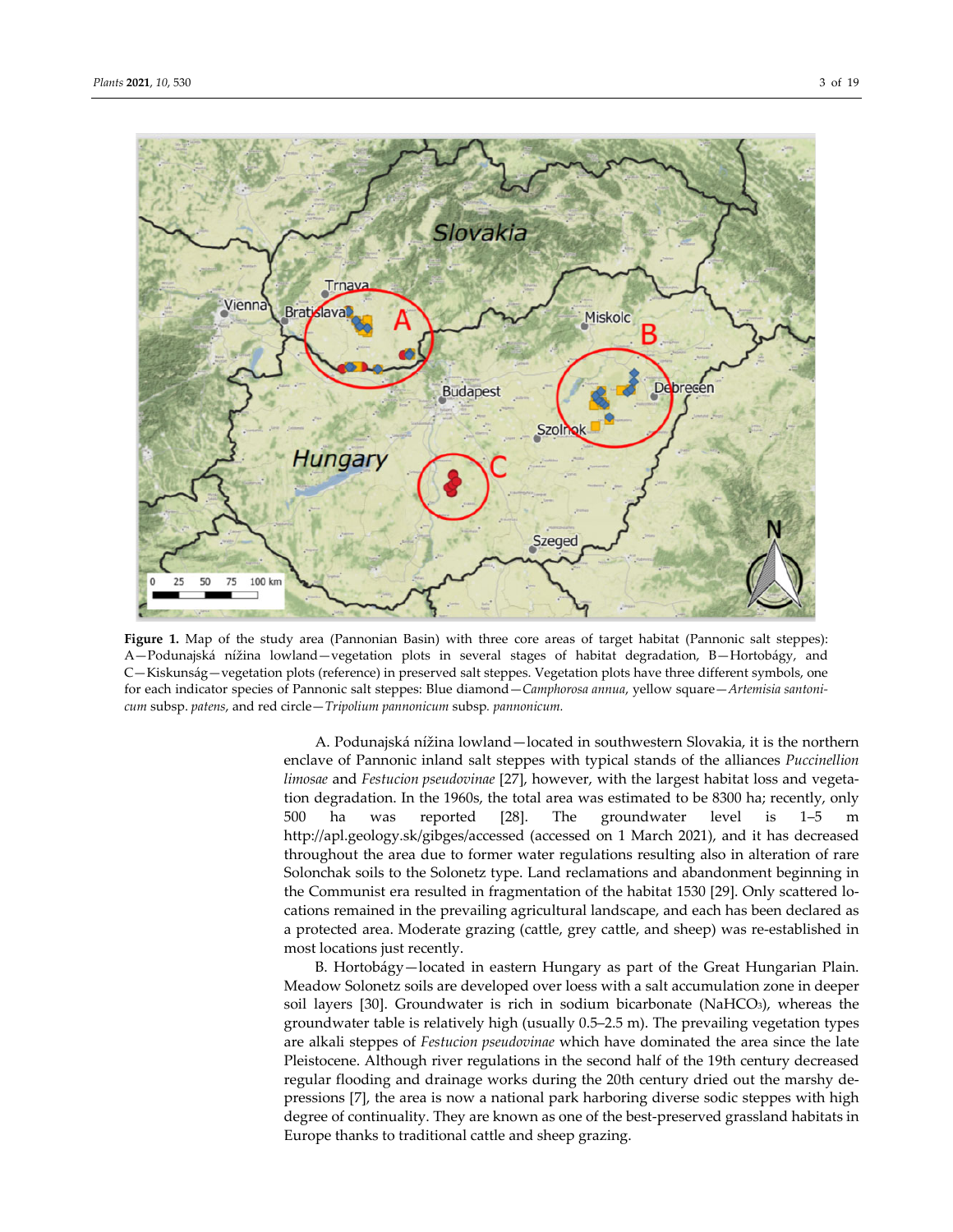C. Kiskunság—located in central Hungary in the Danube–Tisza Interfluve (part of the Great Hungarian Plain), the second largest saline habitat complex in the Pannonian Basin ranks first in variability, as all types of saline/alkali habitats are represented in local variations [31]. Until river regulations began at the end of the 19th century, the Danube regularly flooded its 20–30‐km‐wide flood plain, which enabled the formation of large sodic lakes of high natural importance [32]. Typical soils are calcareous Solonchak and Solonchak‐Solonetz, covered mainly by the annual vegetation of *Therosalicornietea* and *Crypsietea aculeatae*, while perennial halophytic stands of *Puccinellion limosae*, *Festucion pseudovinae*, and *Scorzonero‐Juncion gerardii* are also well‐developed. Today, the area is a national park with dominating rangelands managed by cattle and sheep grazing.

Each of these three regions has a moderately continental climate, with hot and dry summers and mild winters. The annual precipitation is 500-550 mm and the annual average temperature is 10.5 °C [33].

## *2.2. Study Design*

## 2.2.1. Selection of Study Objects

The target habitat Pannonic salt steppes is a mosaic of several grassland formations reflecting different soil salinity and water regime depending on the micro-elevation of the terrain [7,34]. Three typical halophytes (flagship species for conservation) were cho‐ sen to represent the target habitat:

*Artemisia santonicum* subsp. *patens* K. M. Perss (later on *A. santonicum*), *Asteraceae*, is a perennial species of the Eurasian continental steppes on sodic Solonetz/sodic soils. From an ecological viewpoint, its vegetation optimum is in the association *Artemiso‐Festucetum pseudovinae* (alliance *Festucion pseudovinae*) where it is a diagnostic, constant and charac‐ teristic taxon [22,25,27]. *A. santonicum* is a Red List species, and on its northernmost dis‐ tribution limit (Slovakia, Austria) is evaluated in the endangered category of the Inter‐ national Union for Conservation of Nature and Natural Resources (IUCN) [35,36]. This species indicates habitat *Artemisia* steppes within target habitat Pannonic salt steppes [37].

*Camphorosma annua* Pall. (later on *C. annua*), *Amaranthaceae*, is an annual species forming initial monodominant stands in shallow depressions of the natural Solonetz habitats. It occupies barren spots with the highest soil salinity within the salt steppes zonation [25,38]. In Slovakia, on its northernmost occurrence, it is critically endangered according to the IUCN Red List [36], and on its western distribution border (Austria and Croatia) it is endangered [35,39]. It is the indicator species of the annual salt pioneer swards (association *Camphorosmetum annuae*, alliance *Puccinellion limosae*) within the tar‐ get habitat [37].

*Tripolium pannonicum* (Jacq.) Dobrocz. subsp. *pannonicum* (later on *T. pannonicum*), *Asteraceae*, is an annual, biennial, or shortly perennial species of shallow waterlogged depressions on saline and sodic soils. The main species *T. pannonicum* is very variable. Two subspecies were described: *T. pannonicum* subsp. *pannonicum* and *T. pannonicum* subsp. *tripolium*. In Europe, the nominate subspecies occurs in Spain, Germany, the Pannonian Basin, and south eastern Europe while subsp. *tripolium* is reported along most of the sea coasts from Europe and Asia [40]. It is diagnostic, characteristic, and constant species of the association *Puccinellietum limosae* [27]. It has the widest coeno‐ecological preferences among the indicator species, occurring in Solonchak salt marshes of the order *Scorzonero‐Juncion geradii*, in the littoral zone of sodic lakes of the class *Crypsieta aculeatae* [38] and in brackish marshes of the class *Phragmito‐Magnocaricetea* [37]. In Slovakia it grows mostly in the vegetation of *Puccinellion limosae*. It is categorised as endangered in Slovakia [36] and Austria [35], while it is critically endangered in the Czech Republic [41]. This species indicates dense and tall *Puccinellia* swards [37] of the target habitat.

These obligate halophytes were selected as flagship species having high indication value of natural salty areas compared to other halophytes in the Pannonian Basin and are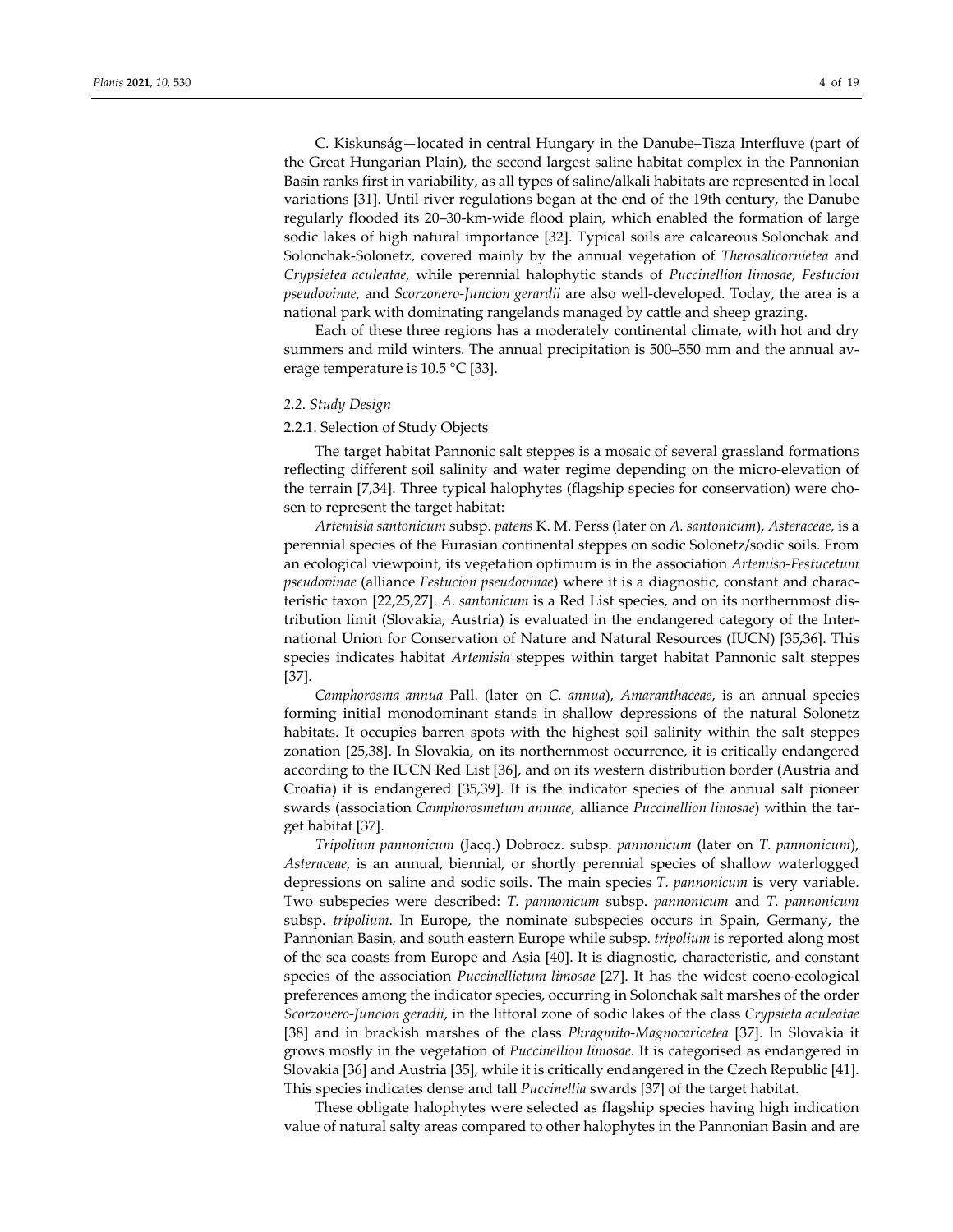relatively common in the study area. *C. annua* and *A. santonicum* are considered as di‐ agnostic species, together with *T. pannonicum* as constant species of Pannonic salt steppes [42]. None of them are spreading along roadsides benefiting from road salting as are *Puccinellia distans* agg. or *Spergularia salina* [43,44].

#### 2.2.2. Vegetation Sampling

The field survey was conducted between 2016 and 2018 in the second half of the growing season. To determine the ecological range limits of the indicator species of Pannonic salt steppes (where they are able to grow from optimal to suboptimal conditions in their target habitat), we conducted a plot‐based vegetation survey. Data on fine scale vegetation composition, land use type (grazing, mowing, or abandonment—obtained from local experts), and soil properties were collected.

Plots with a uniform size of 0.5 × 0.5 m were sampled altogether on 35 different sites throughout the Pannonian Basin; on the norther distribution border of salt steppes in Slovakia (Podunajská nížina) and in their central distribution in Hungary (Hortobágy and Kiskunság). The plots were positioned within homogenous areas bearing the defined indicator species. On the Slovak sites, we recorded the plots in the whole range of habitat naturalness from preserved to degraded stages (for *A. santonicum* 41 plots, for *C. annua* 26 plots, and for *T. pannonicum* 34 plots); on the Hungarian sites, we sampled plots of pris‐ tine Pannonic salt steppes serving as reference (10 plots for *A. santonicum* and 13 plots for *C. annua* in Hortobágy, 10 plots for *T. pannonicum* in Kiskunság). Altogether 134 plots were recorded and analyzed.

The recording was conducted on two scales. The percentage cover of vascular plants was estimated on the whole plot area  $(0.5 \times 0.5 \text{ m})$ . For frequency data, the plot was divided into 25 subplots (size  $0.1 \times 0.1$  m) using a wire (see photographs in Supplementary Material S2) where the presence/absence data of vascular plants were recorded. Plot se‐ lection was semi-random due to the characteristic patchiness of inland halophytic habitats. To avoid vegetation heterogeneity, we placed the sampling wire in homogenous stands of the target vegetation types of the studied species, reflecting the characteristic species composition according to the actual habitat classification of inland saline vegetation of the Pannonian Basin [37].

## 2.2.3. Soil Sampling

At the time of vegetation recording, one soil sample was taken per plot at a depth of 0–12 cm. Altogether 77 samples were collected, 25 in the vegetation with *A. santonicum* (15 from Slovakia, 10 from Hortobágy), 21 in *C. annua* (11 from Slovakia, 10 from Hor‐ tobágy), and 31 in *T. pannonicum* (21 from Slovakia, 10 from Kiskunság).

They were subjected to laboratory analysis of the following properties: EC (electric conductivity), SAR (sodium adsorption ratio), Na\_exch (exchangeable sodium), pH, Cox (organic carbon), and Ntot (total nitrogen). The pH and EC were determined by the method of Sotáková et al. [45]. A saturated soil extract was obtained by centrifugation, and pH and conductivity were determined in the supernatant using a pH electrode and conductometer, respectively. Exchangeable cations (Na\_exch) were determined accord‐ ing to ISO 13536. The exchangeable cations were displaced by barium chloride buffered at pH 8.1. The concentration of displaced cations was determined by F‐AAS. For calcu‐ lating SAR, concentrations of Ca<sup>2+</sup>, Mg<sup>2+</sup>, and Na<sup>+</sup> (determined by F-AAS in the saturated soil extract) were used. Simultaneous determination of carbon and nitrogen (Cox and Ntot) was carried out by dry combustion. First, soil samples were dispensed into the combustion tube. The result of combustion is a mixture of gases, nitrogen oxides,  $CO<sub>2</sub>$ , H2O, SO2, and the excess oxygen. The mixture of gases was passed through the reduction catalyst, which eliminates redundant oxygen and reduces the nitrogen oxides to nitrogen alone. This mixture was split on a thin‐layer chromatography column and analyzed by a thermal conductivity detector. This method also determines levels of inorganic carbon originating from CaCO3, NaHCO3, etc. In order to exclusively measure Cox concentra‐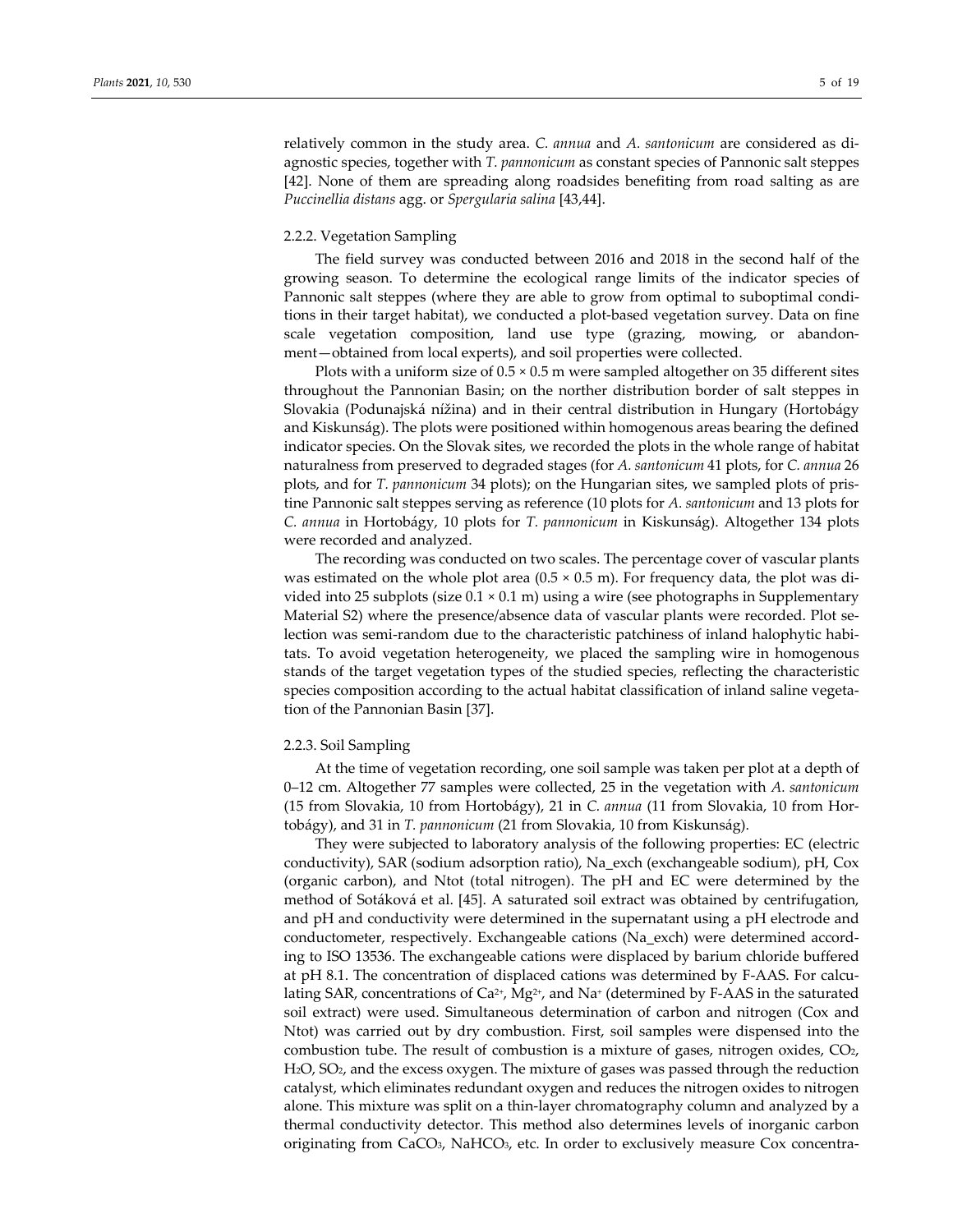tion, inorganic carbon must be removed by decalcification using a dilute HCl solution. The analytical database (Supplementary Material S3) was checked for consistency ac‐ cording to the suggestions of Richards [46].

#### 2.2.4. Data Processing

The plot dataset of 134 relevés (cover scale) and the subplot dataset of 3350 relevés (presence/absence) were stored in the TURBOVEG database [47] and exported for analy‐ sis in the JUICE program [48]. The recorded species were divided into characteristic spe‐ cies (including indicator species), accompanying halophytic species, and generalists ac‐ cording to the list of halophytes compiled by V. Krist [49] from the northern part of the Pannonian Basin. Details of classification criteria are contained in Tables S1–S3 in Sup‐ plementary Material S1. Characteristic species have a percentage frequency in reference plots of at least 5%. For this purpose, the scale of  $0.01 \text{ m}^2$  was used. Due to the higher number of records, this scale captures the typical species composition more exactly and suppresses random occurrences of species with low cover (frequency below 5%), which would otherwise be recorded at the 0.25 m<sup>2</sup> scale (for details, see Figures S1-S3 in Supplementary Material S1).

The recorded plots were divided into five groups of naturalness, based on the species composition of the three surveyed plant communities of Pannonic salt steppes (*Ar‐ temiso‐Festucetum pseudovinae, Camphorosmetum annuae*, and *Puccinellietum limosae*) rep‐ resented by the three indicator species. Classification criteria are shown in Table 1.

Group 1: vegetation of the highest naturalness, typical association of the indicator species, high representation of specialists, no occurrence of species indicating degradation (generalists).

Group 2: vegetation of high naturalness, typical association of the indicator species, only random occurrence of generalists.

Group 3: vegetation with decreased naturalness and minor signs of degradation, not typical association of the indicator species, low proportion of generalists.

Group 4: degraded vegetation of the association of the indicator species with high representation of generalists.

Group 5: strongly altered vegetation not assignable to any target association, gener‐ alists predominate.

**Table 1.** Classification criteria into five groups of naturalness based on the proportion of characteristic, accompanying halophytic and generalist species (for supporting data see S1).

| % Cover of the $0.05 \times 0.05$ m Plot               | Group No. and Its Symbol in Figures 2a, 3a and 4a |                                      |                       |                                       |             |
|--------------------------------------------------------|---------------------------------------------------|--------------------------------------|-----------------------|---------------------------------------|-------------|
|                                                        | 1 <b>0 m</b>                                      | $2\blacksquare$                      | $3 \blacklozenge$     | $4*$                                  | $5^{\circ}$ |
| Characteristic species, including indicator<br>species | $\geq 50\%$                                       | $\geq 50\%$<br>(min. two<br>species) | $\geq 50\%$           | (<50% *)<br>$\geq 50\%$               |             |
| Generalists indicating degradation                     | $0\%$                                             | $>0\%$ to<br>$5\%$                   | $>0\%$ to<br>$< 25\%$ | $(>0\%^*)$<br>$\geq$ 25% to<br>$50\%$ | $\geq 50\%$ |
| Accompanying halophytic species                        |                                                   |                                      |                       | $\geq 30\%$ *                         |             |

\* If the characteristic species do not reach 50% cover, but the accompanying halophytes have cover higher than 30% (e.g., atypical occurrence of *Tripolium pannonicum* in degraded plots of the association *Artemisio‐Festucetum pseudovinae*).

#### 2.2.5. Data Analysis

For each plot with a percentage cover scale, indicator values for light, temperature, moisture, soil reaction, and nutrients were calculated and weighted by species cover. Taking into account the strong representation of Pannonian species, indicator values appropriate for East‐Central Europe were used by Borhidi [50]. Ecological indication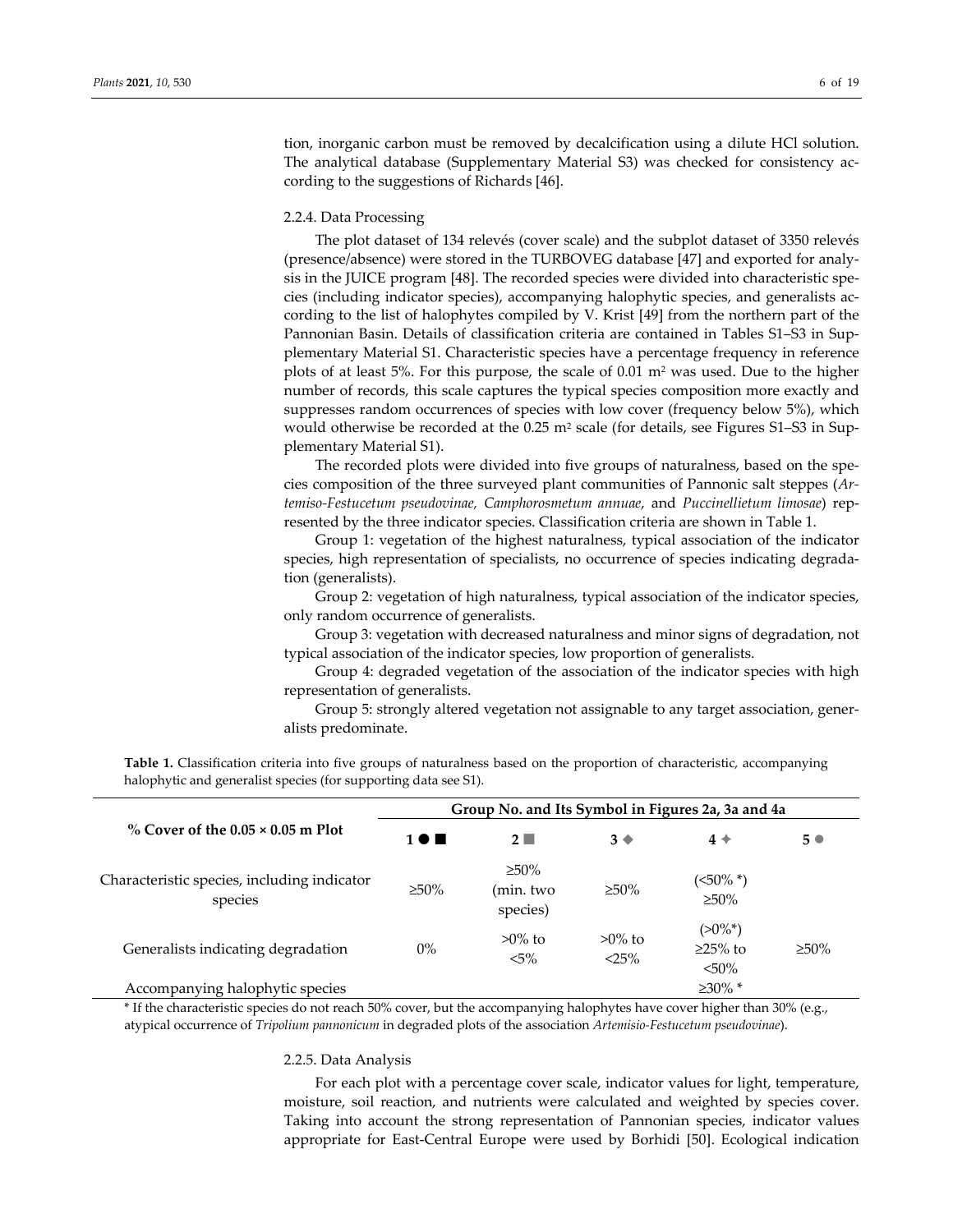values express optimum ecological niche of plant species on the gradient of nutrients, moisture, soil reaction, continentality, temperature, light, and salinity on the ordinal scale (mostly 1–9, possibly 1–12 for humidity). They are often used to rapidly estimate site conditions from species composition when measured values of environmental variables are not available. Values are based on field observations, and partly on evidence from ecological experiments and measurements of environmental variables [51]. Ecological indication values of species recorded on our plots are contained in Supplementary Ma‐ terial S3. They were used in the detrended correspondence analyses (DCA, Figures 2a, 3a, and 4a).

The species number and land use type in the groups of naturalness and analyzed soil properties were displayed by boxplots, for species number and land use with connected median points; all were generated in the program Statistica 7 [52]. The type of land use (surveyed at the time of vegetation sampling) was scaled according to its strength of positive effect on the vegetation based on general studies about management of semi‐natural grasslands [17,53]: 3—extensive grazing by grey cattle/sheep/mixed herd (land use type at moderate intensity, positive effect), 2—one‐year mowing (low intensity, mixed effect), 1—abandonment (zero intensity, negative effect). Statistically significant differences among groups displayed in boxplots were tested using ANOVA and for species number and land use also Tukey post-hoc test ( $\alpha$  = 0.05).

For the ordination (DCA and data attribute plots with the LOESS visualization re‐ gression modelling method), we used the program CANOCO for Windows 4.5 [54]. The map was created using the program QGIS, version 3.2 [55] with the QuickMapServices plugin and a terrain background layer from Stamen Design with data by OpenStreetMap.

#### **3. Results and Discussion**

*3.1. Ecological Range Limits of Indicator Species of Pannonic Salt Steppes—Vegetation Composition and Land Use Approach*

### 3.1.1. *%*Subsp. Patens (ART)

Three plots (from the 41) in Slovakia had the highest naturalness and they over‐ lapped with the 10 reference plots from Hortobágy, Hungary (Figure 2a). Those records are plotted on the left side of the DCA diagram, with the highest preference for the in‐ dicator values temperature, light, soil reaction, and land use (Figure 2a, Supplementary Material S3) which refers to more extreme habitat conditions, optimal for saline vegetation. The majority of the Slovak plots have higher moisture and nutrient values (Figure 2a) which refers to decreased habitat extremity, suboptimal for salt steppes.

In group 1 the average species number was three; in the rest of plots there were eight (Figure 2b, left). The highest number of species was found in groups 2, 3, and 4; in the most degraded stands (group 5) the expansion of generalists hindered the occurrence of other species. The difference in absolute species number in the case of ART was outstanding: 68 species were recorded on the Slovak plots and 7 in Hortobágy (Table S1 in Supplementary Material S1). In stands of reduced naturalness (groups 2–5), the most frequent generalists were *Elytrigia repens* (30%), *Poa angustifolia* (26%), then *Achillea millefolium*, *Inula britannica*, and *Bromus hordeaceus*.

Regarding land use (Figure 2b, right), the vegetation degradation was related to poor management. Most of the group 5 plots were recorded on abandoned sites, and only a few of them were grazed (Supplementary Material S3).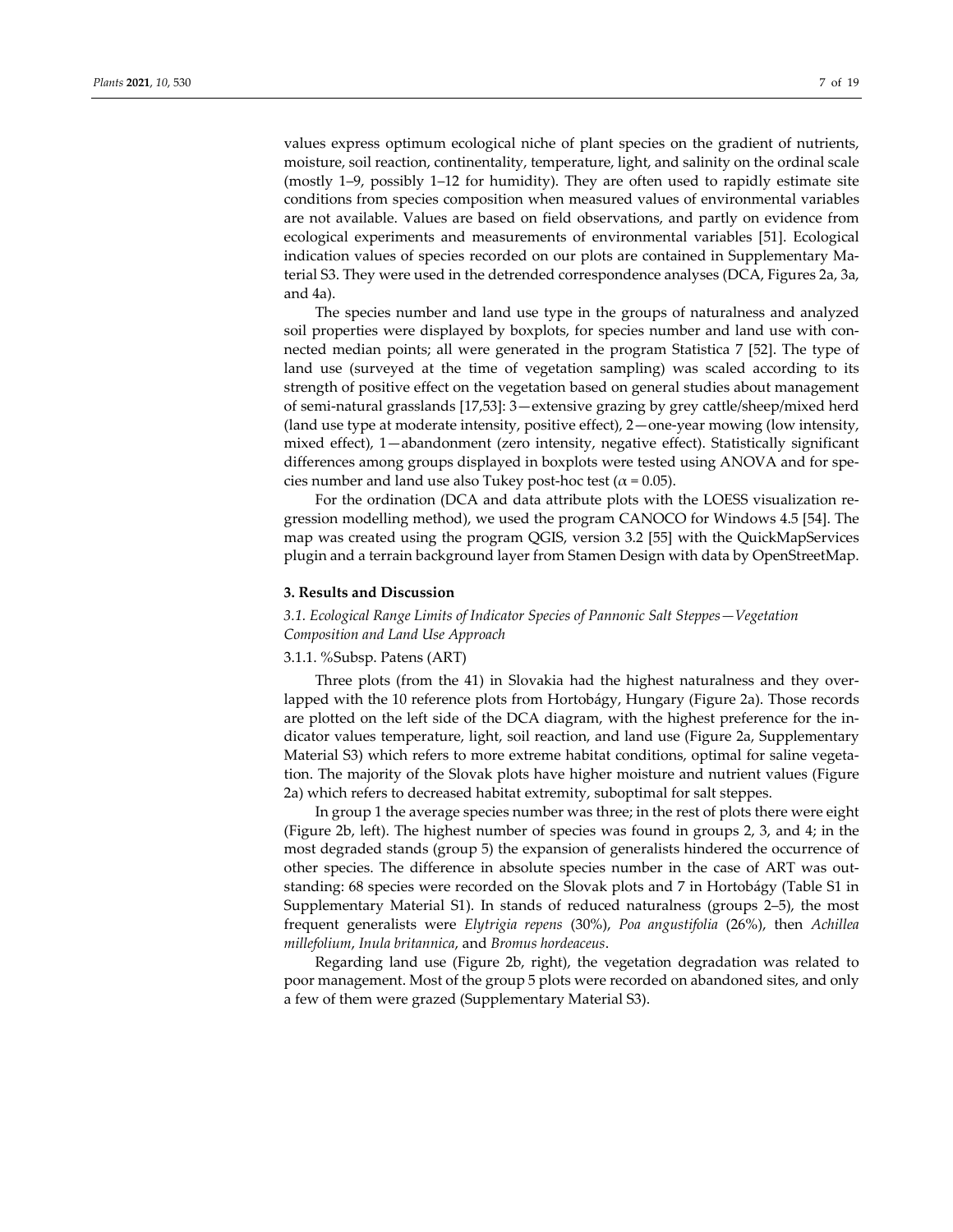

(**b**)

**Figure 2.** (**a**) Data attribute plot of vegetation naturalness for indicator species *Artemisia santonicum* subsp*. patens* based on the LOESS visualization method and displaying Borhidi indicator values [51] as vectors. Detrended correspondence analyses (DCA) ordination diagram projects 51 records/plots classified according to vegetation naturalness groups 1 to 5: (black circle —group 1 in Hungary, black square —group 1 in Slovakia, grey square —group 2, grey diamond —group 3, grey star —group 4, grey circle —group 5) and six species: *Artesan*—*Artemisia santonicum, Elym‐ rep*—*Elytrigia repens, Festpse*—*Festuca pseudovina, Limogme*—*Limonium gmelinii, Planmar*—*Plantago maritima*, and *Poaang*—*Poa angustifolia*. Displayed vectors: T—temperature; L—light; SR—soil reaction; N—nutrients; M—moisture; LU—land use. Ordination scores of the displayed species (species weight range) are more than 0.10. Axis eigenvalues: 0.534 and 0.349; DCA 1 axis length: 3.091; DCA2 axis length: 2.963. (**b**). Pair‐plot (boxplots of species number and land use intensity) in five groups of naturalness (1–5) with connected median points for *Artemisia santonicum* subsp*. patens*. The upper letters (a, b) indicate homogeneous groups according to Tukey's post-hoc test ( $\alpha$  = 0.05).

A substantial aspect in *Artemisia* steppes is the proportion of the two main associa‐ tion species (*A. santonicum* and *Festuca pseudovina*). Preserved sodic steppes are charac‐ terized by high cover of F. pseudovina, generally 40–70% [56]. While the percentage cover of *A. santonicum* in both areas was similar (65% versus 64%, see Table S1 in Sup‐ plementary Material S1), *F. pseudovina* showed great differences: in Hungary 97% and in Slovakia 55%. This suggests that *F. pseudovina* is suppressed by expansive grasses in de‐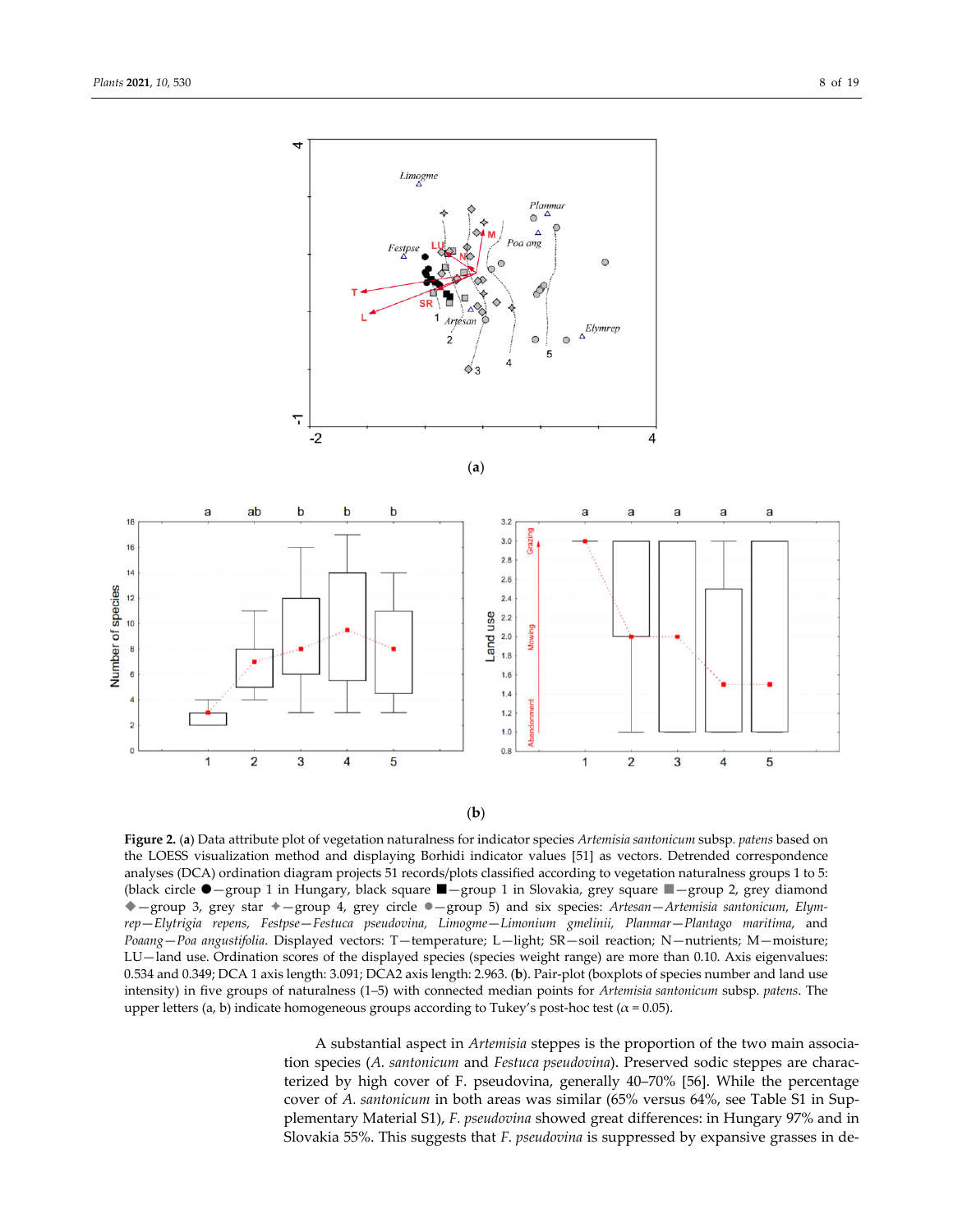graded salt steppes. *A. santonicum* persists in unfavorable conditions longer than *F. pseudovina* and the former vegetation of *Artemisia* steppes is indicated only by the remnant populations of *A. santonicum*, and the characteristic subordinated species are missing. Plots with lower naturalness revealed that the survival chance of this species is high. During our field survey one‐meter high specimens of *A. santonicum* have been observed occupying a 40‐year‐old poplar plantation without any characteristic salt steppe species (site no. 11 in Supplementary Material S3). *A. santonicum* turns out to be a stress tolerant competitor (C‐S strategy) [57]: on strongly salt‐affected soils it uses mechanisms of re‐ sistance to high salt content, while on weaker saline soils its perennial life form (hemicryptophyte) as well as absolute height of individuals is successfully used in competition with glycophytes. It tends to form pure stands on soils with high salinity after destruction of the vegetation cover (e.g., former ploughing). Due to the deep rooting its great regen‐ eration ability was confirmed also by Galvánek et al. [58]. After all, the recent popula‐ tions' vitality did not correspond with the habitat quality. We recorded the most vital populations of the species in groups 2, 3, and 4. These are previously plowed (about 20 years ago) and subsequently abandoned salt steppes. High abundance of the indicator species cannot be associated with good habitat condition.

## 3.1.2. Camphorosma Annua (CAM)

Nine plots (from the 26) of Slovakia had the highest naturalness similar to the 13 reference ones sampled in Hortobágy (Supplementary Material S3), which are open, extremely dry, nutrient‐poor soils with high soil reaction and active land use (grazing). Those plots are located on the left side of the DCA (Figure 3a). In the lower part of the ordination space are plots with higher moisture; these are regarded as intact vegetation of *Puccinellietum limosae*. In the right section are plots of drier habitats (transition to *Ar‐ temiso‐Festucetum pseudovinae*) which suggest that plots of naturalness groups 4 and 5 cannot be regarded as association of *Camphorosmetum annuae*.

In reference plots, *C. annua* had altogether four accompanying species, mostly *Plan‐ tago tenuiflora* and *Matricaria chamomilla* (Table S2 in Supplementary Material S1). They are typical association species with similar ecological preferences as *C. annua* [27], but in plots of group 1 in Slovakia were not recorded at all. On the DCA (Figure 3a) these plots do not overlap with the Hungarian reference ones. The perennial halophytes in groups 2– 5 (*Puccinellia distans* agg. 63%, *A. santonicum* 21%, and *F. pseudovina* 21%, see Table S2 in Supplementary Material S1) indicate the succession of the pioneer association towards closed stands of *Artemisia* steppes as a result of decreasing habitat extremity. It is also associated with the presence of generalists; 10 different species were recorded, most frequently *Poa angustifolia* and *Cynodon dactylon*. The absolute species number was 17. The lowest mean species number (three) was detected in stands of group 1; the highest (six) was detected in group 5 (Figure 3b, left), which gives a different pattern as in the case of ART (Figure 2b, left). Here species number is increasing with decreasing naturalness and the most degraded plots are not colonized by a certain generalist species.

Habitat quality is associated with the intensity of land use, and plots with the high‐ est naturalness were all grazed (Figure 3b, right); however, in the case of CAM, specific ecological conditions were more crucial. As the influence of land use was not significant (*p* > 0.05), abiotic stress (high soil salinity and an unstable water regime) acted here as a stabilizing mechanism, maintaining the survival of this species. Stands with *C. annua* have managed to persist through long-term abandonment in Slovakia due to extreme edaphic conditions. Sites where *C. annua* stands occur refer to an overall higher habitat quality. The absence suggests worsened habitat quality of Pannonic salt steppes, since a certain vegetation zone of salt steppes indicates the most extreme habitats are missing.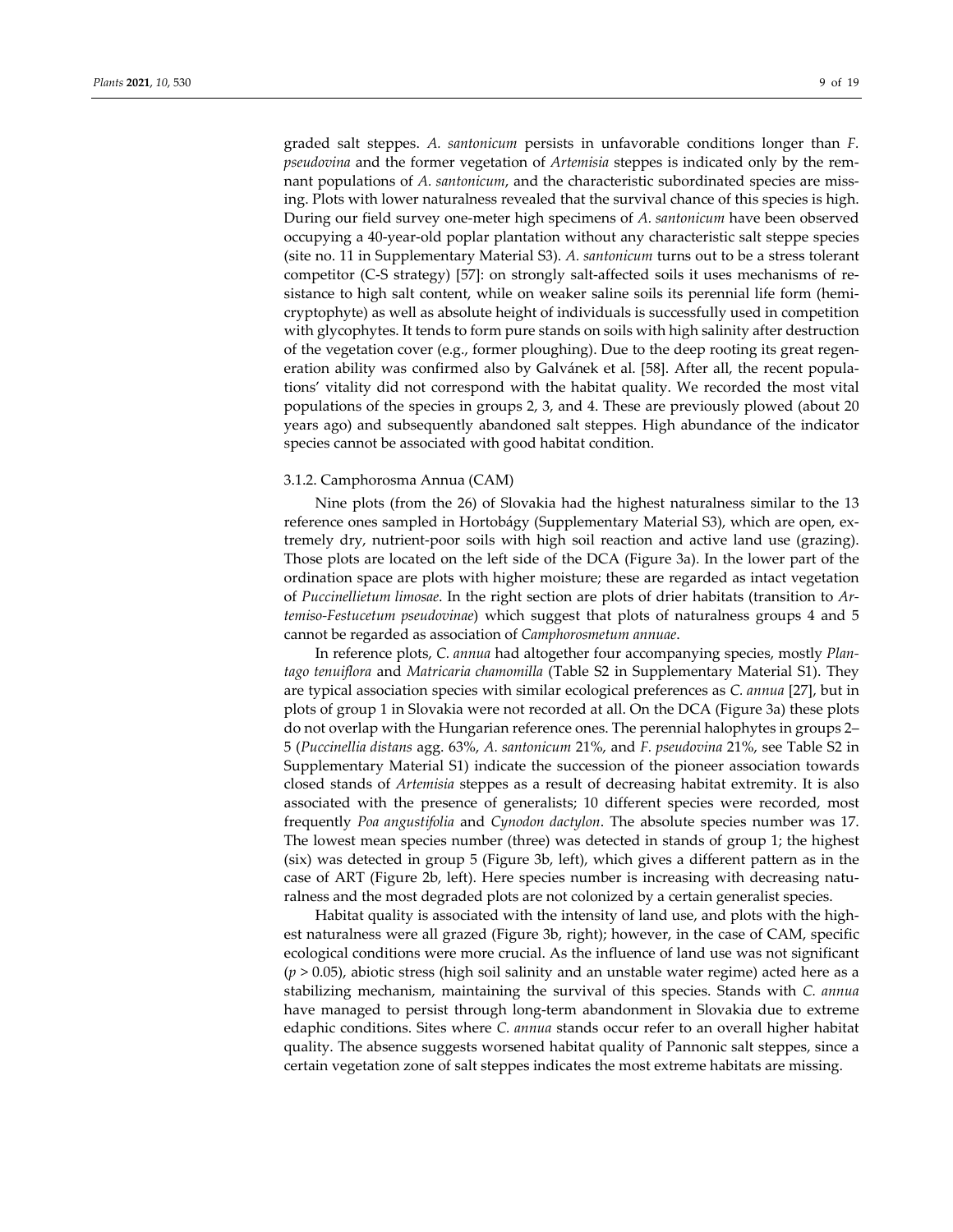

(**b**)

**Figure 3.** (**a**) Data attribute plot of vegetation naturalness for indicator species *Camphorosma annua* based on the LOESS visualization method and displaying Borhidi indicator values as vectors. DCA ordination diagram projects 39 records classified according to vegetation naturalness (black circle  $\bullet$  -group 1 in Hungary, black square  $\blacksquare$ -group 1 in Slovakia, grey square —group 2, grey diamond —group 3, grey star —group 4, grey circle —group 5) and six species: *Ar‐ tesan*—*Artemisia santonicum, Campann*—*Camphorosma annua, Festpse*—*Festuca pseudovina, Planmar*—*Plantago maritima and Puccdis*—*Puccinellia distans* agg. Displayed vectors: T—temperature; L—light; SR—soil reaction; N—nutrients; M—moisture; LU—land use. Ordination scores of the displayed species (species weight range) are more than 0.10. Axis eigenvalues: 0.467 and 0.136; DCA 1 axis length: 2.413; DCA2 axis length: 1.511. (**b**). Pair‐plot (boxplots of species number and land use intensity) in five groups of naturalness (1–5) with connected median points for indicator species *Camphorosma annua*. The upper letters (a, b, c) indicate homogeneous groups according to Tukey's post-hoc test (α = 0.05).

Long term survival chances of *C. annua* are therefore limited compared to *A. san‐ tonicum* due to the higher preference for habitat extremity and very low competition ability. A higher salt demand by halophytes results in lower competitiveness in non‐saline environments as it was formerly described by Ungar [59] and observed also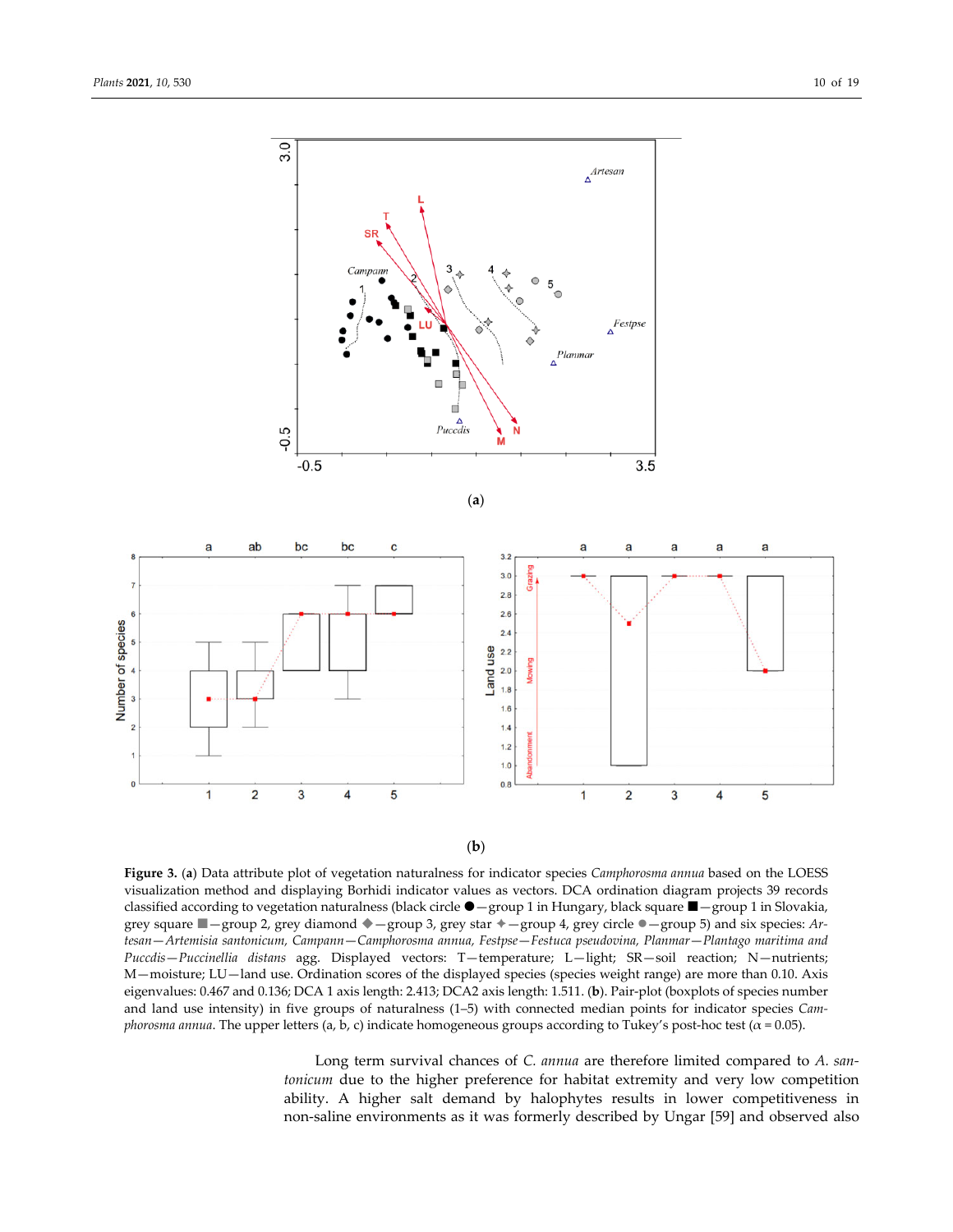by Grigore et al. [60]. Species with high bioindicator potential are only able to survive in habitats with narrowly defined physicochemical characteristics [61].

## 3.1.3. Tripolium Pannonicum Subsp. Pannonicum (TRI)

Seven plots (from the 34) in Slovakia were classified as having the highest naturalness and there was a partial overlap with the 10 reference plots recorded in Kiskunság (Hungary). Land use vector on Figure 4a points in the direction of the group‐1 plots. On the Hungarian plots, six species were recorded (Table S3 in Supplementary Material S1) each typical for the target association *Puccinellietum limosae*. High frequency was ob‐ served for *T. pannonicum* and *P. distans* agg. (99.6% and 89.6%). On the Slovak plots, *T. pannonicum* had only 68% frequency and *P. distans* 35%; moreover, 47 species were found altogether, with a strong prevalence of generalists (Table S3 in Supplementary Material S1). Mean species number increased significantly in vegetation of lower naturalness (Figure 4b, left). Similar to that observed for ART, the maximum species number was found in moderately degraded vegetation; on the most degraded plots it decreased due to expansion of generalists like *E. repens* (26%), *P. angustifolia* (15%), and, to a lesser ex‐ tent, *Agrostis stolonifera* and *I. britannica* (Table S3 in Supplementary Material S1).



(**a**)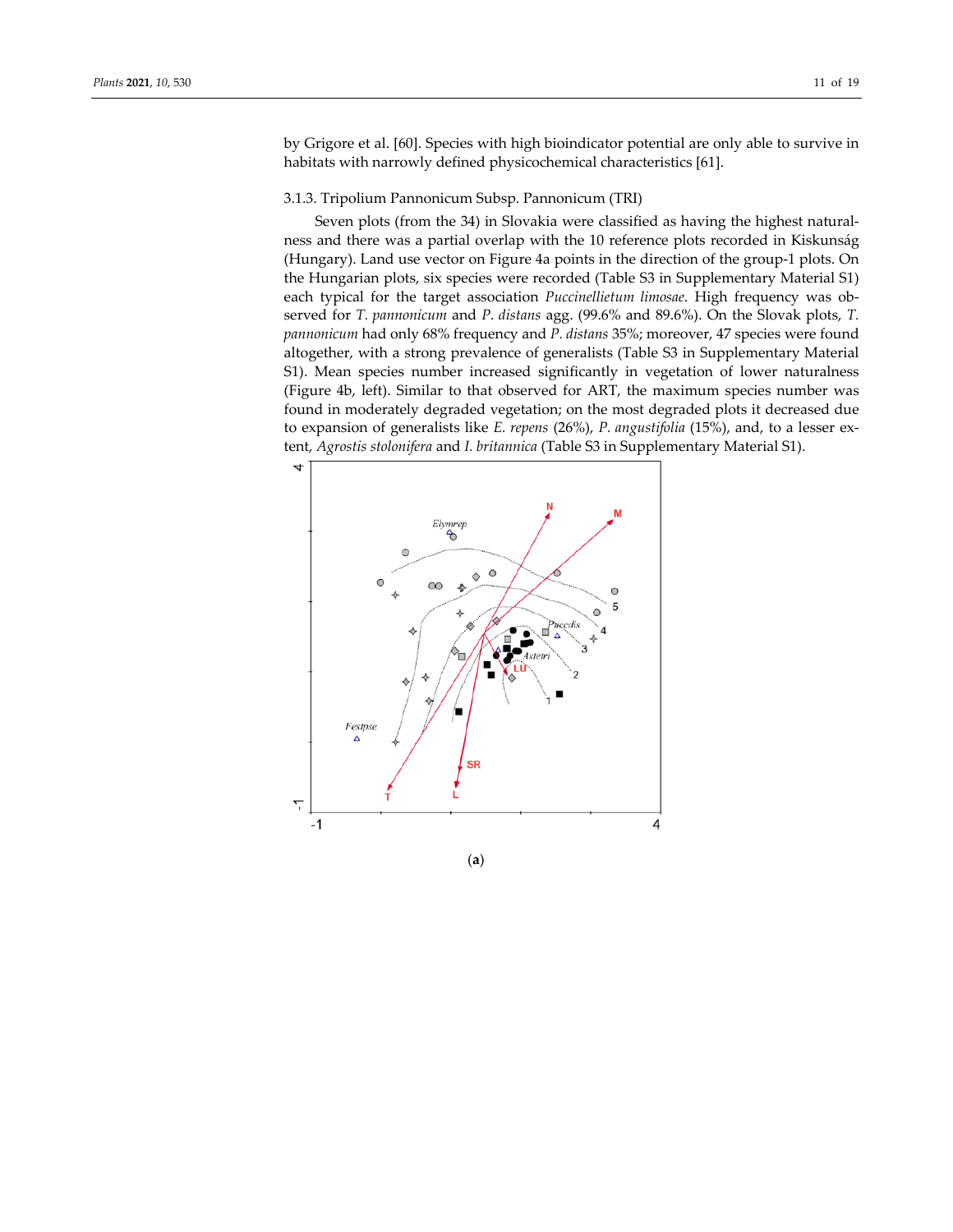



**Figure 4.** (**a**) Data attribute plot of vegetation naturalness for indicator species *Tripolium pannonicum* subsp. *pannonicum* based on the LOESS visualization method and displaying Borhidi indicator values as vectors. DCA ordination diagram projects 44 records classified according to vegetation naturalness (black circle  $\bullet$  -group 1 in Hungary, black square  $\Box$ -group 1 in Slovakia, grey square  $\Box$ -group 2, grey diamond  $\Diamond$ -group 3, grey star  $\Diamond$ -group 4, grey circle —group 5) and six species: *Astetri*—*Tripolium pannonicum, Elymrep*—*Elytrigia repens, Festpse*—*Festuca pseudovina,* and *Puccdis*—*Puccinellia distans* agg. Displayed vectors: T—temperature; L—light; SR—soil reaction; N—nutrients; M—moisture; LU—land use. Ordination scores of the displayed species (species weight range) are more than 0.10. Axis eigenvalues: 0.551 and 0.415; DCA 1 axis length: 3.262; DCA2 axis length: 2.789. (**b**). Pair‐plot (boxplots of species number and land use intensity) in five groups of naturalness (1–5) with connected median points for *Tripolium pannonicum* subsp. *pannonicum*. The upper letters (a, b) indicate homogeneous groups according to Tukey's post-hoc test ( $\alpha$  = 0.05).

The relation between naturalness and land use is the same for TRI as for ART and CAM: reduced management intensity resulted in greater degradation of the vegetation of the studied species (Figure 4b, right). In Slovakia, the vegetation most similar to the ref‐ erence plots (high cover of characteristic species and low species number) is of secondary origin, regenerated after shallow tillage of flat waterlogged depressions. Although abandoned, the soil disturbance has inhibited secondary succession. In the case of TRI, the most vital populations were also found on ploughed plots, similar to ART. The spe‐ cies has good competition ability on disturbed saline soils although its dominance is only temporary as was also observed by Melečková et al. [62]. The characteristic subordinated species typical in reference area Kiskunság were missing there.

In spite of the statistically insignificant difference between the five groups of naturalness from the aspect of land use, Figure 2b (right), Figure 3b (right), and Figure 4b (right) show a clear trend of decreasing intensity of management at higher degradation level. A more pronounced significance of this trend is limited by the low number of existing sites in Slovakia. Almost all of the recorded plots in Hungary were maintained by grazing; in Slovakia, management measures were heterogeneous. Of the overall 101 plots, 39 were grazed, 28 were mowed, and 34 were abandoned (Supplementary Material S3). Grazing has been re-introduced at several sites only in the last decade, which has facilitated the living conditions of indicator species, but their indigenous plant communi‐ ties have not been restored.

#### *3.2. Soil Chemistry of Indicator Species of Pannonic Salt Steppes (ART, CAM, TRI)*

Soil samples of vegetation with *Camphorosma annua* had the most extreme edaphic conditions: the highest measured EC, SAR, Na\_exch, and pH which indicate strongly sodic soils (Figure 5). Out of the total 77 soil samples, 40 had EC higher than 4 mS/cm and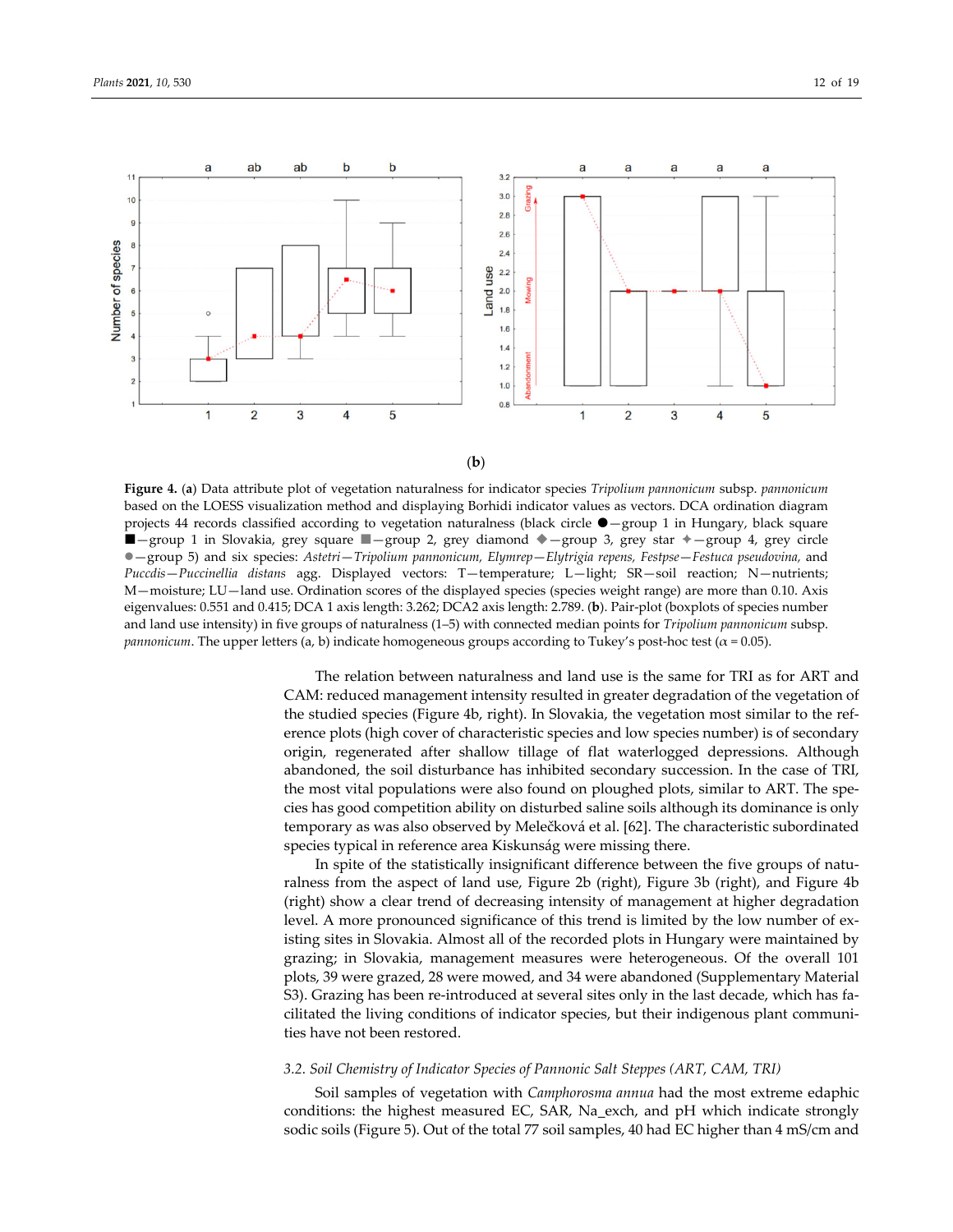pH higher than 8.5, which are classified as sodic and saline soils according to [63]. From there, 18 samples were detected in the *C. annua* plots (groups of naturalness 1 to 4), 18 samples were detected in the plots of *Tripolium pannonicum* in each group of naturalness, and four samples were detected in the plots of *Artemisia santonicum* (groups of naturalness 1 to 3) (Supplementary Material S3).



**Figure 5.** Minimum, maximum, and mean values of soil chemical properties measured on 77 vegetation plots.

It follows that the lowest sodicity had plots of ART (Figures 5 and 6). It refers to less extreme edaphic conditions in the *Artemisia* steppe zone which is in accordance with the general knowledge about the ecology and zonation of Pannonic salt habitats [7]. The highest nutrient content (Ntot and Cox) was detected in ART and TRI, the lowest in CAM (Figures 5 and 6), which is related to limited nutrient availability in saline soils [64]. Soils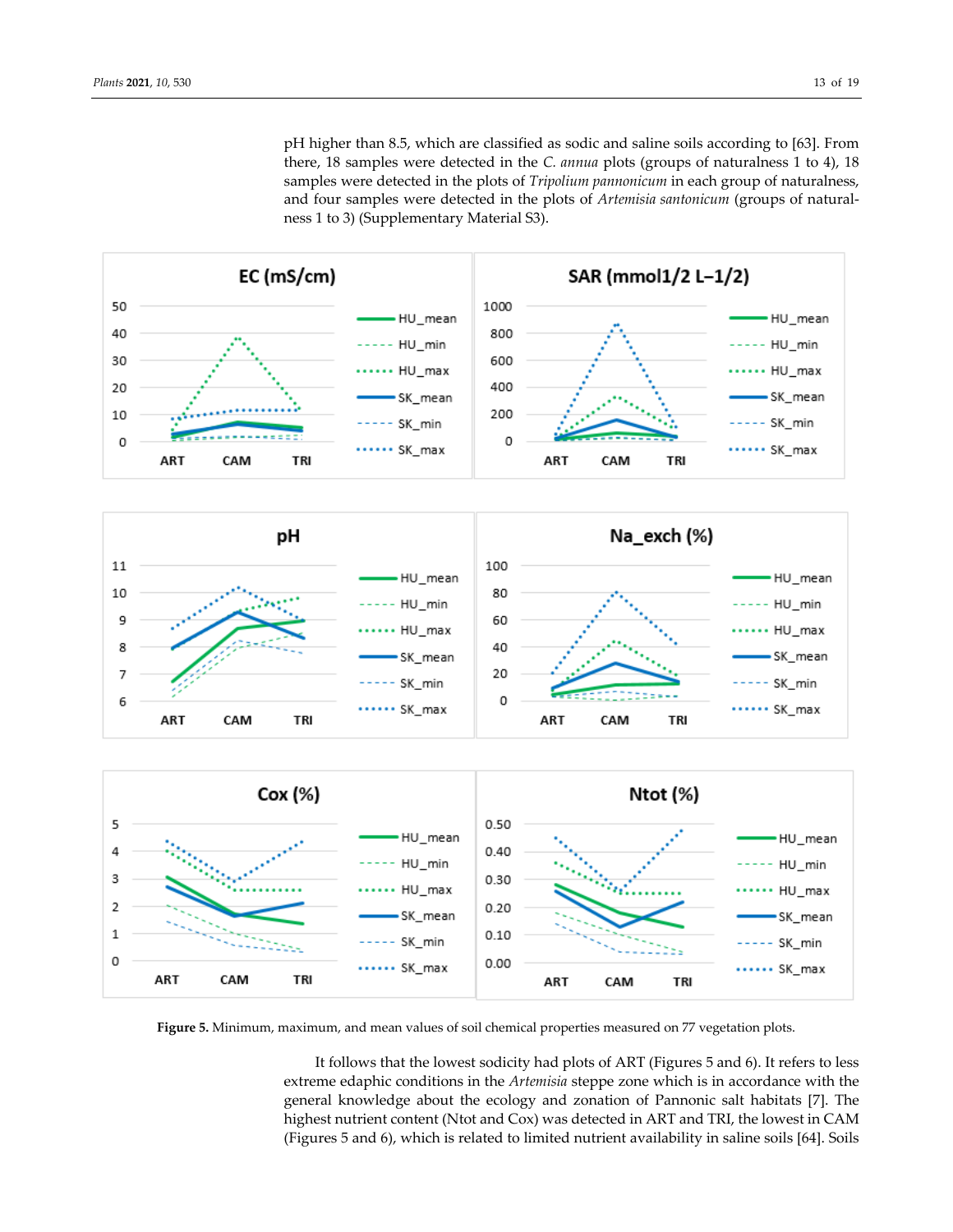

of TRI plots had a high variance of Ntot and Cox, and the species was able to grow on nutrient‐poor and nitrogen‐rich soils as well.

**Figure 6.** Significant soil properties for three indicator species (ART, CAM, and TRI) at different groups of naturalness (1– 5): Na\_exch—exchangeable sodium; pH—soil reaction; Cox—organic carbon; Ntot—total Nitrogen. Boxplots show me‐ dian (red squares), interquartile range (boxes), non‐outlier range (whiskers), outliers (empty circles), and extreme values (asterisk). Statistical significance by ANOVA.

On several sites with degraded vegetation we detected higher sodicity (higher Na\_exch, SAR, and pH, see Figure 5) than in the reference salt steppes of Hungary. We explain this unexpected finding by the impact of past ploughing. In pristine Solonetz steppes, the topsoil layer, where salinity and pH are usually lower than at deeper levels, is leached [65], as Figure 6 similarly demonstrates in plots of ART, group 1, pH. When such a soil type is rotated by ploughing, the deeper layer is exposed to the surface. As it is more clayey and sodic than the topsoil, the salts will leach more slowly and the new secondary sodic soil surface is again occupied by halophytes. Simultaneously, the dis‐ turbed surface favors the colonization of opportunistic weeds [58] which in case of abandonment remain a constant component of the regenerated vegetation. The plots in Slovakia demonstrate this phenomenon. Every site of Pannonic salt steppes has there undergone an alteration of the soil due to attempts to fertilize the salt‐affected areas. They have been ploughed at least once, which caused an overturn of the soil profile and changes in soil properties. For this reason, the typical plant‐soil correlations detected, for example by Tóth and Rajkai [66], have not been confirmed recently in Slovakia. Our samples taken from the topsoil (at a depth of 12 cm) are not deep enough to demonstrate the effect of soil rotation. Soil analyses were therefore not straightforward in evaluating the current condition of the target habitat, compared to the vegetation or land use ap‐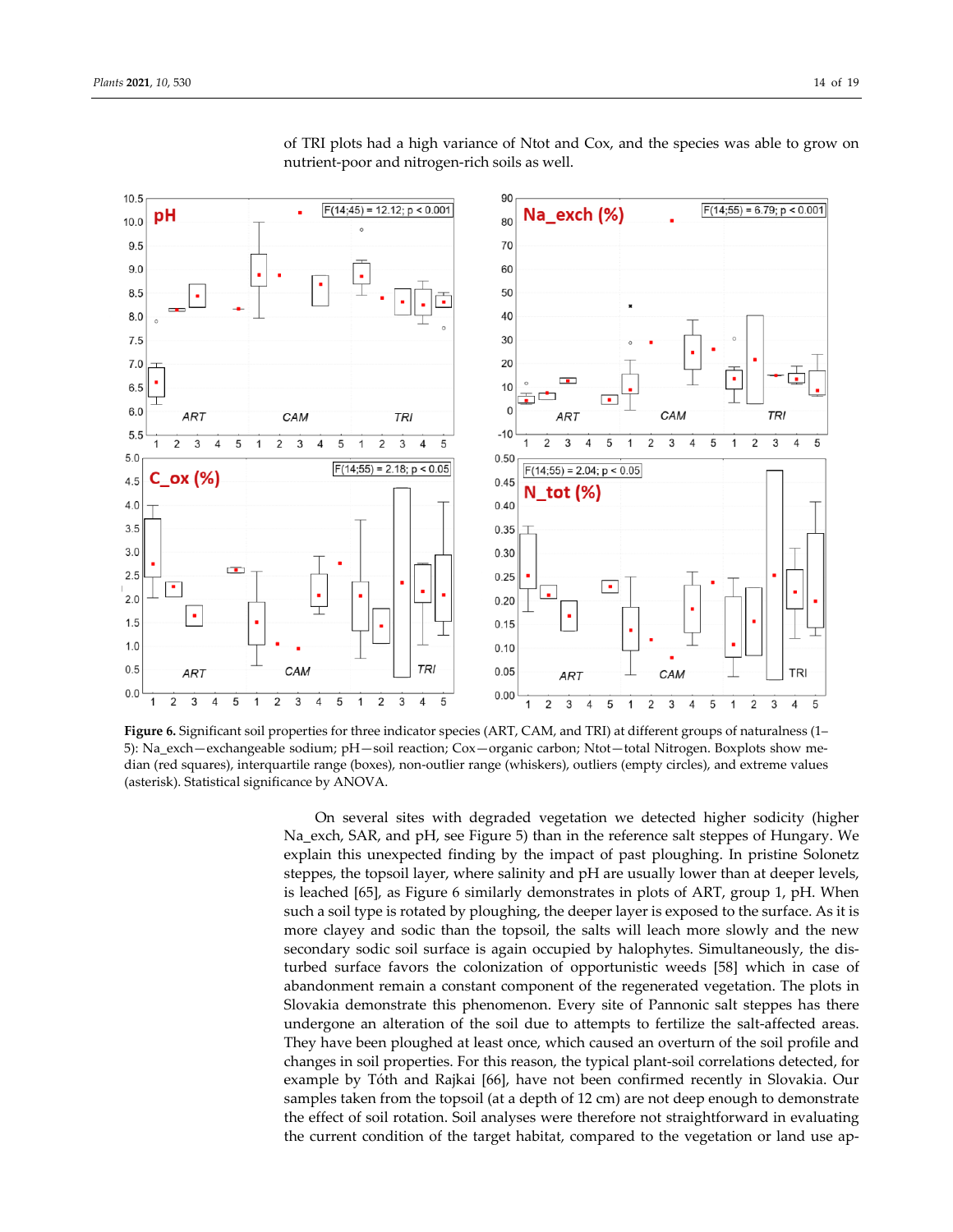proach. However, they revealed the whole range of key soil properties in which the studied indicator species and their target vegetation persist from favorable (optimal) to marginal (suboptimal) ecological conditions.

#### *3.3. Current Condition of Indicator Species of Pannonic Salt Steppes*

A small proportion of plots (19%) in Slovakia overlapped with the Hungarian ref‐ erence ones, having the highest naturalness (group 1). The majority (57%) of plots had decreased naturalness and 24% of plots were detected in the lowest naturalness (group 5). Their small area within each site points to reduced habitat quality compared to Hun‐ garian sites where each vegetation type was found in larger areas in a relatively high habitat quality [19]. In Slovakia, salt steppes of high naturalness are limited only to a few sites and the long-term survival chance is limited due to fragmentation and accelerated vegetation degradation.

The most threatened ones are barren spots of *Camphorosmetum annuae* and its indi‐ cator species, *C. annua*. In its eight known localities at its absolute northern distribution limit, there is no population where its area exceeds 50 m<sup>2</sup>. On the other hand, the disappearance of the community in its central area is local, for example in Kisalföld (north‐ western Hungary) close to the study area Podunajská nížina where an overall decreased habitat quality has been reported [19,67]. Being a border floristic element is therefore a hindering factor for species survival.

Regarding *A. santonicum* and *T. pannonicum*, their vital populations in Slovakia are mono‐dominant stands lacking specialists typical for their associations. They are able to co‐exist with generalists (mainly *A. santonicum*, described also by Bölöni et al. [37]), but their seemingly good condition is temporary. Abundance of these indicator species therefore cannot be linked with habitat naturalness.

## *3.4. Conservation Perspectives of Pannonic Salt Steppes on Their Border Area*

The ecological circumstances (vegetation composition and land use) of *A. santoni‐ cum*, *C. annua*, and *T. pannonicum* reflect well the current habitat quality of Pannonic salt steppes. Worsened environmental conditions (enrichment of generalist species in the vegetation and lack of habitat management) pointed to decreased habitat quality at the northern distribution limit of the target habitat.

Natural habitats of halophytes deteriorate faster in abandoned vegetation due to the high pressure of spreading generalists than on sites where soil was formerly ploughed [62]. Therefore, the introduction of grazing is the most desired restoration measure for their conservation as phytomass consumption and seed dispersal promote the emer‐ gence/survival of specialists. A positive example is the rediscovery of *Triglochin maritima* in salt marshes of Slovakia, a rare species in the Pannonian Basin which was found on trampled salt depressions after 60 years [68]. An intended consequence of grazing was to improve the survival conditions of *A. santonicum*, *C. annua*, and *T. pannonicum* in Slo‐ vakia. Those stands are, however, not in the optimal condition seen in the center of their distribution. Populations of these species are well maintained, but restoration of their characteristic plant communities is unfeasible even at the most appropriate grazing in‐ tensity. The prospect of reversing the degradation processes is more promising in contiguous areas than in the highly fragmented salt habitats on their distribution border.

#### **4. Conclusions and Practical Outcomes**

The habitat quality of Pannonian salt steppes at their northern geographical limit is decreased compared to their central occurrence. Only 19 out of the 101 plots were de‐ tected at the highest naturalness. The recent sites are scattered islands inside the inten‐ sively used landscape and halophytic specialists are substituted by generalists (*Elytria repens*, *Agrostis stolonifera*). Suboptimal ecological conditions which increase their risk of extinction may be mitigated by appropriate management in the case of *Artemisia san‐*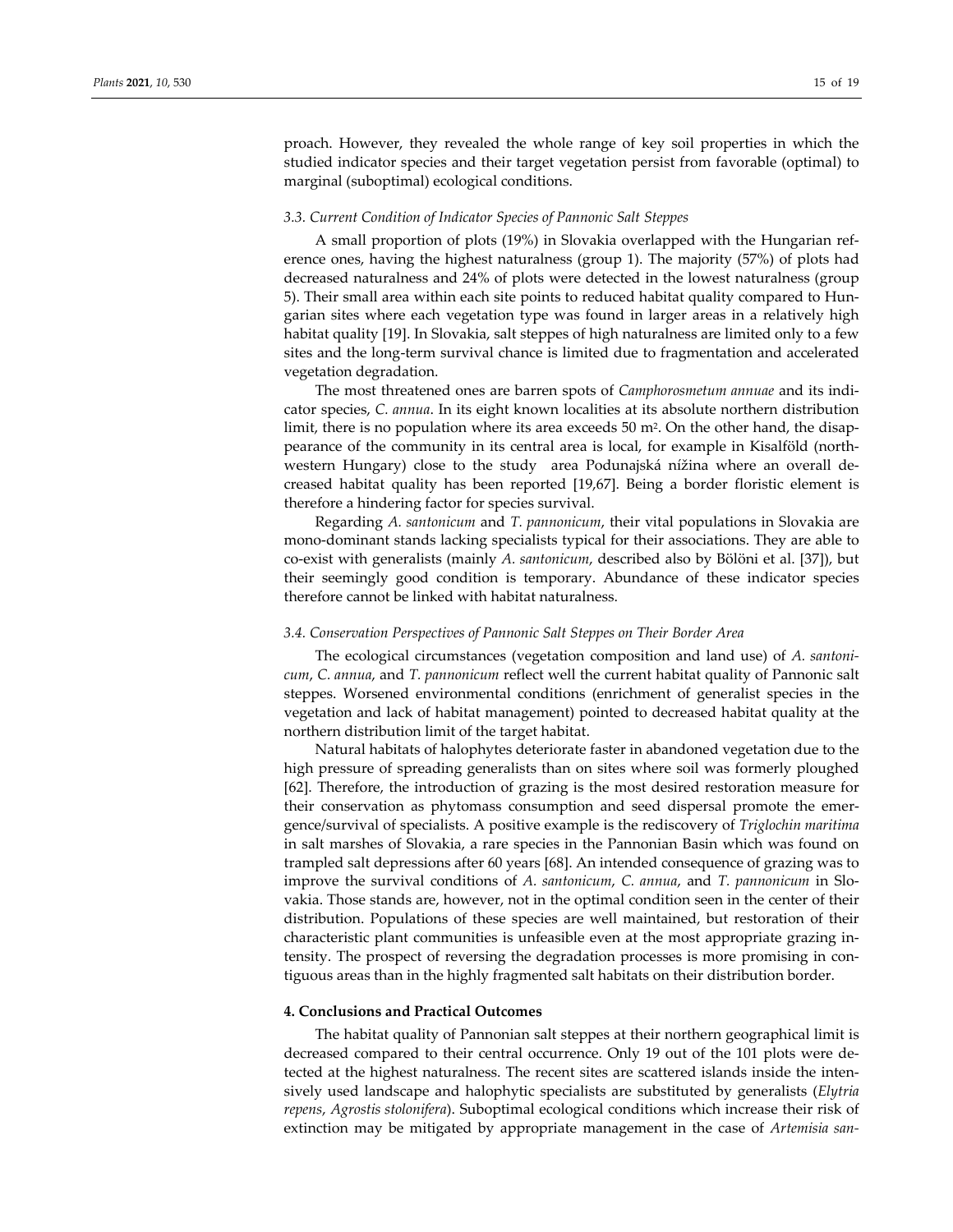*tonicum* and *Tripolium pannonicum* subsp. *pannonicum*, where wider niche and competi‐ tion ability was detected. The occurrence of the therophytic, low competitor *Camphorosma annua* was driven largely by abiotic stress; grazing alone is insufficient for its long-term persistence in decreased habitat extremity.

With respect to the groups of naturalness, soil analyses brought disparate results. Contrary to expectations, higher habitat naturalness did not correspond with habitat ex‐ tremity (high soil sodicity). Each indicator species in its target vegetation was detected on less sodic soils, too, regardless of the level of naturalness. We assume that *C. annua, A. santonicum*, and *T. pannonicum* are able to grow on soils of greatly decreased salini‐ ty/sodicity if competitor species (generalists) are absent. Even on the reference vegetation in Hungary were detected low rates of SAR, Na\_exch, EC, and pH (see Figure 5 for minimal values). This refers also to the high stability of salt steppes there thanks to the continuous non‐intensive grazing. On Slovak sites the abiotic stress takes the major role in the persisting of abandoned or short‐time grazed salt steppes.

The plot-based vegetation analyses (beyond presenting the optimal and marginal synecological range limits of indicator species) can serve as a quick tool for assessing the overall condition of the priority habitat 1530 Pannonic inland salt steppes. We proceeded from the definition of the Habitats Directive [69] which states that a site is of good quality if it allows a good chance of survival for a range of species that are typical for the habitat. The presented method may be used as a basic material in conservation practice, possibly to apply to different non‐forest habitats in any other geographic area. Accurate habitat assessment based on remote sensing on a micro-regional scale [70] and the increasing efficiency of drones [71] has high accuracy, but their time and technological demand show some limitations which are difficult to overcome when the main goal is to obtain complete data in a short time. Evaluating habitat conservation status still relies on traditional fieldwork.

**Supplementary Materials:** The following are available online at www.mdpi.com/2223‐7747/10/3/530/s1, S1\_Supporting data for calculating habitat naturalness (groups 1–5) described in Methods (it contains Tables S1–S3 and Figures S1–S3). S2\_Photographs of vegetation plots with three flagship species of salt steppes taken by the authors during field sam‐ pling. S3\_Complete list of recorded plots with attributes.

**Author Contributions:** D.D. conceived of the research idea; D.D., Z.D., R.Š., and P.E.J. collected data; R.Š. performed statistical analyses; V.P. analyzed soil samples; T.T. revised and interpreted soil analyses; Z.D. led the writing; all authors discussed the results and commented on the manuscript. All authors have read and agreed to the published version of the manuscript.

Funding: The study was financially supported by the VEGA Scientific Grant Agency of the Ministry of Education, Science, Research, and Sport of the Slovak Republic, no. 2/0001/20 (D.D. and Z.D.) and 1/0047/2019 (P.E.).

**Data Availability Statement:** All data analyzed during this study are contained within the article´s supplementary material [S1, S2, S3].

**Acknowledgments:** We thank Scott Burgess for his language revision.

**Conflicts of Interest:** The authors declare no conflicts of interest.

#### **References**

- 1. Büchi, L.; Vuilleumier, S. Coexistence of specialist and generalist species is shaped by dispersal and environmental factors. *Am. Nat.* **2014**, *183*, 612–624, doi:10.1086/675756.
- 2. Hájek, M.; Horsáková, V.; Hájková, P.; Coufal, R.; Dítě, D.; Němec, T.; Horsák, M. Habitat extremity and conservation man‐ agement stabilise endangered calcareous fens in a changing world. *Sci. Total Environ.* **2020**, *719*, 134693, doi:10.1016/j.scitotenv.2019.134693.
- 3. Commission of the European Communities. *Habitats of the European Community. CORINE Biotopes Manual*; Commission of the European Communities: Luxembourg, Luxembourg, 1991; pp. 18–26.
- 4. Szabolcs, I. *Salt‐Affected Soils in Europe*; Martinus Nijhoff: The Hague, The Netherlands, 1974; pp. 21–28.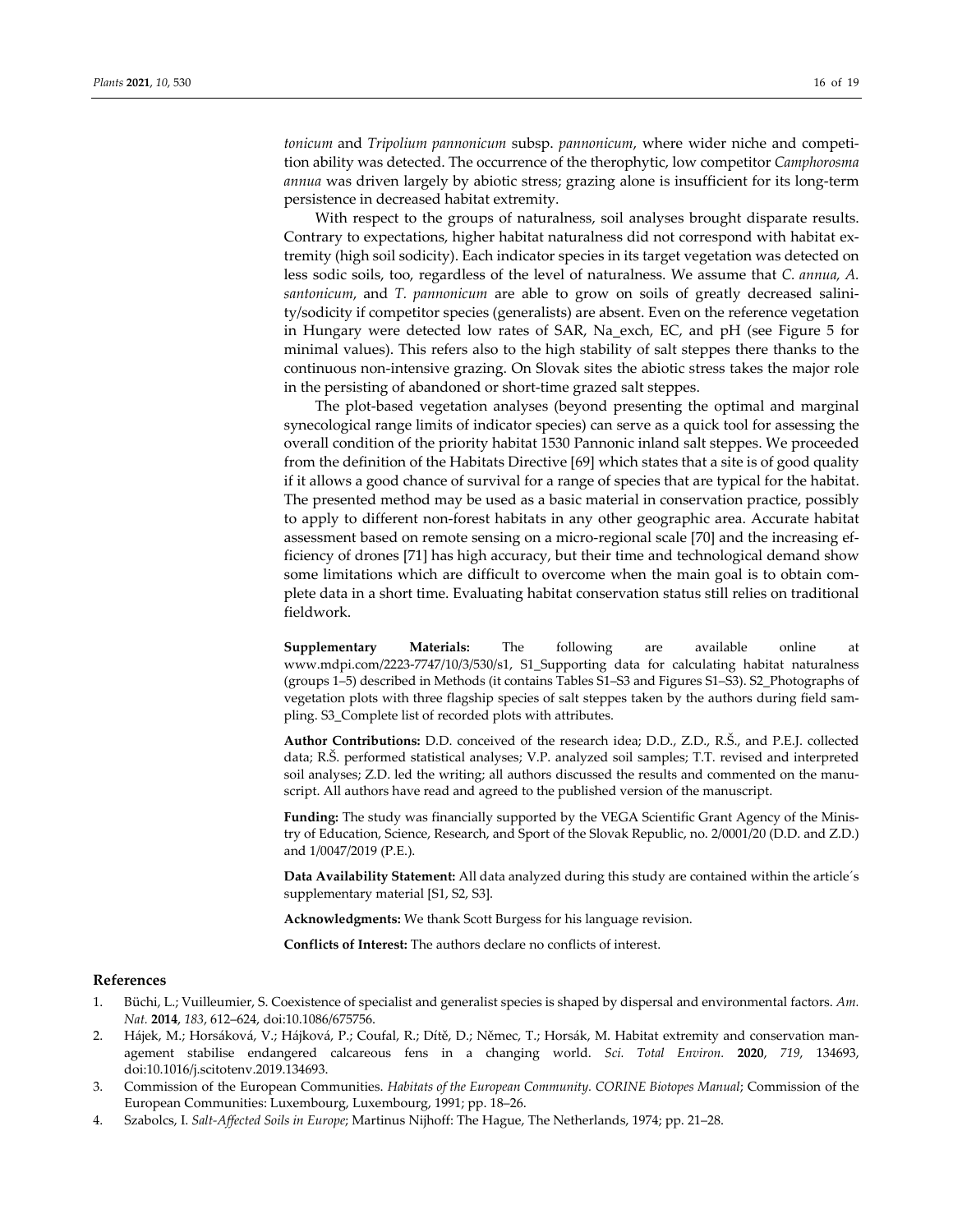- 5. Loidi, J. *The Vegetation of the Iberian Peninsula*; Springer International Publishing: Cham, Switzerland, 2017; Chapter 1, Volume 1, pp. 3–28.
- 6. Brandes, D. *Flora und Vegetation Salzbeeinflußter Habitate im Binnenland: Eine Einführung*; Braunschweig Institute for Plant Biol‐ ogy: Braunschweig, Germany, 1999.
- 7. Molnár, Z.; Borhidi, A. Hungarian alkali vegetation: Origins, landscape history, syntaxonomy, conservation. *Phytocoenologia* **2003**, *33*, 377–408, doi:10.1127/0340‐269X/2003/0033‐0377.
- 8. Garve, E.; Garve, V. Halophyten an Kalihalden in Deutschland und Frankreich (Elsass). *Tuexenia* **2000**, *20*, 375–417.
- 9. Tóth, T.; Blaskó, L. Secondary Salinization Due to Irrigation. In *The Soil as a Strategic Resource*; Rodriguez, A.R., Mendoza, C.C.J., Salguero, M.L.T., Eds.; Geoforma Ediciones: Logrono, Spain, 1998; pp. 229–253.
- 10. Flowers, T.J.; Colmer, T.D. Salinity tolerance in halophytes. *New Phytol*. **2008**, *179*, 945–963.
- 11. Piernik, A. Inland halophilous vegetation as indicator of soil salinity. *Basic Appl. Ecol.* **2003**, *4*, 525–536, doi:10.1078/1439‐1791‐00154.
- 12. Koull, N.; Chehma, A. Soil characteristics and plant distribution in saline wetlands of Oued Righ, northeastern Algeria. *J. Arid. Land* **2016**, *8*, 948–959, doi:10.1007/s40333‐016‐0060‐5.
- 13. Lee, S.H.; Lee, J.S.; Kim, J.W. Relationship between halophyte distribution and soil environmental factors in the west coast of South Korea. *J. Ecol. Environ.* **2018**, *42*, 2, doi:10.1186/s41610‐017‐0062‐z.
- 14. Eliáš, P.J.; Sopotlieva, D.; Dítě, D.; Hájková, P.; Apostolova, I.; Senko, D.; Melečková, Z.; Hájek, M. Vegetation diversity of salt‐rich grasslands in the south‐east Europe. *App. Veg. Sci.* **2013**, *16*, 521–537, doi:10.1111/avsc.12017.
- 15. Janssen, J.A.M.; Rodwell, J.S.; Garcia Criado, M.; Gubbay, S.; Haynes, T.; Nieto, A.; Sanders, N.; Landucci, F.; Loidi, J.; Ssy‐ mank, A.; et al. *European Red List of Habitats. Part 2. Terrestrial and Freshwater Habitats*; Publications Office of the European Un‐ ion: Luxembourg, Luxembourg, 2016; pp. 33–34.
- 16. Mucina, L.; Bültmann, H.; Dierßen, K.; Theurillat, J.P.; Raus, T.; Čarni, A.; Šumberová, K.; Willner, W.; Dengler, J.; García, R.G.; et al. Vegetation of Europe: Hierarchical floristic classification system of vascular plant, bryophyte, lichen, and algal communities. *Appl. Veg. Sci.* **2016**, *19* (Suppl. 1), 3–264, doi:10.1111/avsc.12257.
- 17. Török, P.; Kapocsi, I.; Deák, B. Conservation and Management of Alkali Grassland Biodiversity in Central‐Europe. In *Grass‐ lands: Types, Biodiversity and Impacts*; Zhang, W.J., Ed.; Nova Science Publishers Inc.: New York, NY, USA, 2011; pp. 109–118.
- 18. Molnár, Z.; Bölöni, J.; Horváth, F. Threatening factors encountered: Actual endangerment of the Hungarian (semi‐)natural habitats. *Acta Bot. Hung.* **2008**, *50* (Suppl. 1), 199–217.
- 19. Bölöni, J.; Molnár, Z.; Horváth, F.; Illyés, E. Naturalness‐based habitat quality of the Hungarian (semi‐) natural habitats. *Acta Bot. Hung.* **2008**, *50* (Suppl. 1), 149–159.
- 20. Janjatović, V.; Knežević, A.; Anðelić, M.; Merkulov, L. Ekomorphological characteristics of *Camphorosma annua* Pall. (*Chenopo‐ diaceae*). *Zbornik radova PMF, Ser. Biol.* **1992**, *22*, 31–38.
- 21. Dajić Stevanović, Z.; Kresović, M.; Pećinar, I.; Aćić, S.; Obratov‐Petković, D. Distribution of the halophytic grass *Puccinellia limosa* (Schur.) Holomb. on salt affected soils in Serbia in relation to its main adaptive responses to salinity. *Ekológia* **2010**, *29*, 258–268.
- 22. Mucina, L. Puccinellio‐Salicornietea. In *Die Pflanzengesellschaften Osterreichs. Teil 1. Anthropogene Vegetation*; Mucina, L., Grab‐ herr, G., Ellmauer, T., Eds.; Fischer: Stuttgart, Germany; New York, NY, USA, 1993; pp. 522–549.
- 23. Šumberová, K.; Novák, J.; Sádlo, J. Slaniskové Trávníky (Festuco‐Puccinellietea). In *Vegetace České Republiky 1. Travinná a Keříčková Vegetace*; Chytrý, M., Ed.; Academia: Prague, Czech Republic, 2007; pp. 150–164.
- 24. Sanda, V.; Öllerer, K.; Burescu, P. *Fitocenozele din România. Sintaxonomie, Structură, Dinamică și Evoluţie*; Editura Ars Docendi: Bucharest, Romania, 2008; pp. 152–155.
- 25. Borhidi, A.; Kevey, B.; Lendvai, G. *Plant Communities of Hungary*; Akadémiai Kiadó: Budapest, Hungary, 2012; pp. 200–225.
- 26. Fekete, G.; Molnár, Z.; Magyari, E.; Somodi, I.; Varga, Z. A new framework for understanding Pannonian vegetation patterns: Regularities, deviations and uniqueness. *Community Ecol.* **2014**, *15*, 12–26, doi:10.1556/ComEc.15.2014.1.2.
- 27. Dítě, D.; Melečková, Z.; Eliáš, P.J. Festuco‐Puccinellietea. In *Rastlinné Spoločenstvá Slovenska. 5. Travinno‐Bylinná Vegetácia*; Hegedüšová Vantarová, K., Škodová, I., Eds.; Veda: Bratislava, Slovakia, 2014; pp. 483–510.
- 28. Sádovský, M.; Eliáš, P.J.; Dítě, D. Historické a súčasné rozšírenie slaniskových spoločenstiev na juhozápadnom Slovensku. *Bull. Slov. Bot. Spoločn*. **2004**, *10*, 127–129.
- 29. Šefferová Stanová, V.; Janák, M.; Ripka, J. *Management of Natura 2000 Habitats. \* Pannonic Salt Steppes and Salt Marshes 1530*; European Commission: Brussels, Belgium, 2008, pp. 8–10.
- 30. Valkó, O.; Tóthmérész, B.; Kelemen, A.; Simon, E.; Miglécz, T.; Lukács, B.A.; Török, P. Environmental factors driving vegeta‐ tion and seed bank diversity in alkali grasslands. *Agric. Ecosyst. Environ*. **2014**, *182*, 80–87, doi:10.1016/j.agee.2013.06.012.
- 31. Szujkó‐Lacza, J.; Kováts, D. *The Flora of the Kiskunság National Park*; Magyar Természettudományi Múzeum: Budapest, Hun‐ gary, 1993; pp. 43–66.
- 32. Boros, E.; Ecsedi, Z.; Oláh, J. *Ecology and Management of Soda Pans in the Carpathian Basin*; Hortobágy Environmental Association: Balmazújváros, Hungary, 2013; pp. 23–33.
- 33. Bihari, Z.; Babolcsai, Gy.; Bartholy, J.; Ferenczi, Z.; Gerhátné Kerényi, J.; Haszpra, L.; Homokiné Ujváry, K.; Kovács, T.; Lakatos, M.; Németh, Á.; et al. Climate. In *National Atlas of Hungary. Natural Conditions*; Kocsis, K., Gercsák, G., Horváth, G., Keresztesi, Z., Nemerkényi, Z., Eds.; Geographical Research Institute, Research Centre for Astronomy and Earth Sciences, Hungarian Academy of Sciences: Budapest, Hungary, 2018; pp. 58–69.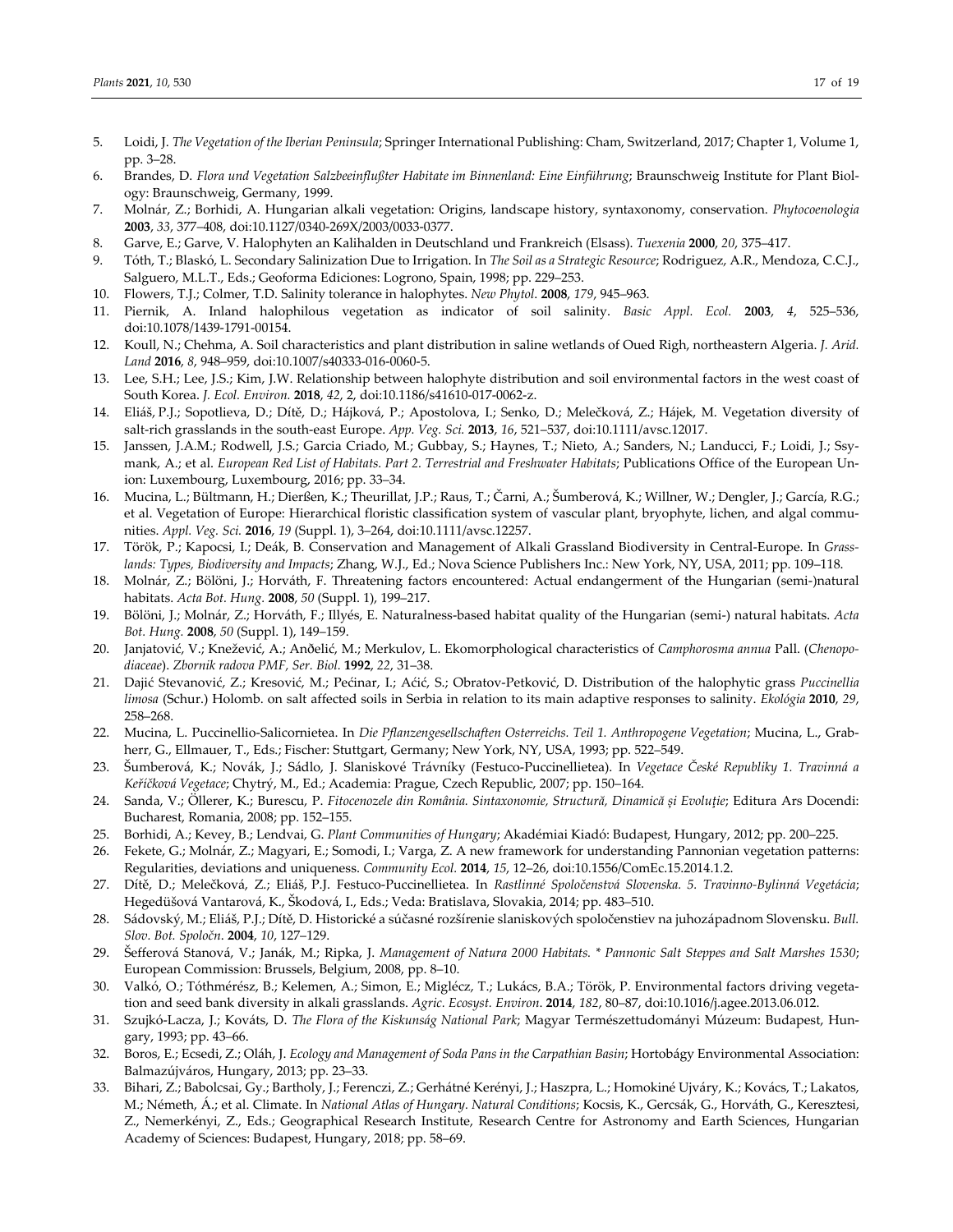- 34. Alexander, C.; Deák, B.; Heilmeier, H. Micro‐topography driven vegetation patterns in open mosaic landscapes. *Ecol. Indic.* **2016**, *60*, 906–920, doi:10.1016/j.ecolind.2015.08.030.
- 35. Niklfeld, H.; Schratt‐Ehrendorfer, L. Rote Liste gefährdeter Farn‐ und Blütenpflanzen (Pteridophyta und Spermatophyta) Österreichs. 2. Fassung. In *Rote Listen gefährdeter Pflanzen Österreichs*, 2nd ed.; Niklfeld, H., Ed.; Grüne Reihe des Bundesmin‐ isterium für Umwelt, Jugend und Familie: Vienna, Austria, 1999; pp. 33–151.
- 36. Eliáš, P.J.; Dítě, D.; Kliment, J.; Hrivnák, R.; Feráková, V. Red list of ferns and flowering plants of Slovakia, 5th edition (October 2014). *Biologia* **2015**, *70*, 218–228, doi:10.1515/biolog‐2015‐0018.
- 37. Bölöni, J.; Molnár, Z.; Kun, A. (Eds.) *Magyarország Élőhelyei. Vegetációtípusok Leírása és Határozója: ÁNÉR 2011*; MTA Ökológiai és Botanikai Kutatóintézete: Vácrátót, Hungary, 2011; p. 441.
- 38. Dítě, D.; Eliáš, P.J.; Dítě, Z.; Píš, V.; Šuvada, R. Vegetation classification and ecology of Pannonian salt lake beds. *Phytocoenologia* **2017**, *47*, 329–344, doi:10.1127/phyto/2017/0137.
- 39. Nikolić, T. *Red Data Book On‐line. Flora Croatica Database*; Faculty of Science, University of Zagreb: Zagreb: Croatia, 2018.
- 40. Kaplan, Z.; Danihelka, J.; Šumberová, K.; Chrtek, J., Jr.; Rotreklová, O.; Ekrt L., Štěpánková, J.; Taraška, V.; Trávníček, B.; Prančl, J.; et al. Distributions of vascular plants in the Czech Republic. Part 5. *Preslia* **2017**, *89*, 333–439, doi:10.23855/preslia.2017.115.
- 41. Grulich, V. Red List of vascular plants of the Czech Republic: 3rd edition. *Preslia* **2012**, *84*, 631–645.
- 42. Chytrý, M.; Tichý, L.; Hennekens, S.M.; Knollová, I.; Janssen, J.A.M.; Rodwell, J.S.; Peterka, T.; Marcenò, C.; Landucci, F.; Danihelka, J.; et al. EUNIS Habitat Classification: Expert system, characteristic species combinations and distribution maps of European habitats. *Appl. Veg. Sci.* **2020**, *23*, 648–675, doi:10.1111/avsc.12519.
- 43. Šerá, B. Road vegetation in Central Europe—An example from the Czech Republic. *Biologia* **2008**, *63*, 1081–1084, doi:10.2478/s11756‐008‐0152‐6.
- 44. Dítě, D.; Dítětová, Z. Halophytes spreading along roadsides of northern Slovakia. *Thaiszia J. Bot.* **2016**, *26*, 165–172.
- 45. Sotáková, S.; Hanes, J.; Sisák, P.; Slovík, R.; Zaujec, A. *Návody na Cvičenia z Geológie a Pôdoznalectva*; Príroda: Bratislava, Slovakia, 1988; p. 181.
- 46. US Salinity Laboratory Staff. *Diagnosis and Improvement of Saline and Alkali Soils*; Richards, L.A., Ed.; Soil and Water Conserva‐ tion Research Branch, Agricultural Research Service: Washington, DC, USA, 1954; p. 30.
- 47. Hennekens, S.M.; Schaminée, J.H.J. TURBOVEG, a comprehensive data base management system for vegetation data. *J. Veg. Sci.* **2001**, *12*, 589–591.
- 48. Tichý, L. JUICE, software for vegetation classification. *J. Veg. Sci.* **2002**, *13*, 451–453, doi:10.1111/j.1654‐1103.2002.tb02069.x.
- 49. Krist, V. Halofytní vegetace jihozápadního Slovenska a severní části Malé uherské nížiny. *Práce Morav. Přír. Společn.***1940**, *12*, 1– 100.
- 50. Borhidi, A. Social behaviour types, their naturalness and relative ecological indicator values of the higher plants of the Hungarian flora. *Acta Bot. Hung.* **1995**, *39*, 97–182.
- 51. Chytrý, M.; Tichý, L.; Dřevojan, P.; Sádlo, J.; Zelený, D. Ellenberg‐type indicator values for the Czech flora. *Preslia* **2018**, *90*, 83– 103, doi:10.23855/preslia.2018.083.
- 52. StatSoft Inc. *STATISTICA (Data Analysis Software System), Version 7*; StatSoft Inc.: Tulsa, OK, USA, 2004.
- 53. Tälle, M.; Deák, B.; Poschlod, P.; Valkó, O.; Westerberg, L.; Milberg, P. Grazing vs. mowing: A meta-analysis of biodiversity benefits for grassland management. *Agric. Ecosyst. Environ.* **2016**, *222*, 200–212, doi:10.1016/j.agee.2016.02.008.
- 54. Braak, C.J.F.T.; Smilauer, P. CANOCO Reference Manual and Users Guide to Canoco for Windows. Software for Canonical Community *Ordination (Version 4)*; Centre of Biometry: Wageningen, The Netherlands, 1998; pp. 1–351.
- 55. QGIS Development Team. *QGIS Geographic Information System*; Open Source Geospatial Foundation: Chicago, IL, USA, 2018.
- 56. Kelemen, A.; Török, P.; Valkó, O.; Deák, B.; Tóth, K.; Tóthmérész, B. Both facilitation and limiting similarity shape the species coexistence in dry alkali grasslands. *Ecol. Complex.* **2015**, *21*, 34–38, doi:10.1016/j.ecocom.2014.11.004.
- 57. Grime, J.P. *Plant Strategies, Vegetation Processes, and Ecosystem Properties*, 2nd ed; John Wiley & Sons: New York, USA, 2001; p. 116, doi:10.1016/S0006‐3207(02)00055‐1.
- 58. Galvánek, D.; Dítě, D.; Eliáš, P.J.; Dítě, Z. Regeneration of threatened alkali steppe vegetation after a heavy disturbance by disk tillage. *Plant Ecol.* **2020**, *221*, 1177–1186, doi:10.1007/s11258‐020‐01073‐6.
- 59. Ungar, I.A. Are biotic factors significant in influencing the distribution of halophytes in saline habitats? *Bot. Rev.* **1998**, *64*, 176– 199, doi:10.1007/BF02856582.
- 60. Grigore, M.N.; Villanueva, M.; Boscaiu, M.; Vicente, O. Do halophytes really require salts for their growth and development? An experimental approach. *Not. Sci. Biol.* **2012**, *4*, 23–29, doi:10.15835/nsb.427606.
- 61. Zlatković, I.D.; Jenačković, D.D.; Ranđelović, V.D. Inland salt areas of Southeast Serbia: Ecological preferences of certain rep‐ resentatives of flora. *Biologia* **2019**, *74*, 1425–1440, doi:10.2478/s11756‐019‐00320‐0.
- 62. Melečková, Z.; Dítě, D.; Eliáš, P.J.; Píš, V.; Galvánek, D. Succession of saline vegetation in Slovakia after a large‐scale disturb‐ ance. *Ann. Bot. Fenn.* **2014**, *51*, 285–296, doi:10.5735/085.051.0504.
- 63. Hayward, H.E.; Wadleigh, C.H. Plant growth on saline and alkali soils. *Adv. Agron.* **1949**, *1*, 1–38.
- 64. Brown, C.E.; Pezeshki, S.R.; DeLaune, R.D. The effects of salinity and soil drying on nutrient uptake and growth of *Spartina alterniflora* in a simulated tidal system. *Environ. Exp. Bot.* **2006**, *58*, 140–148, doi:10.1016/j.envexpbot.2005.07.006.
- 65. Tóth, T.; Kertész, M. Application of soil‐vegetation correlation to optimal resolution mapping of solonetzic rangeland. *Arid. Soil Res. Rehabil.* **1996**, *10*, 1–12.